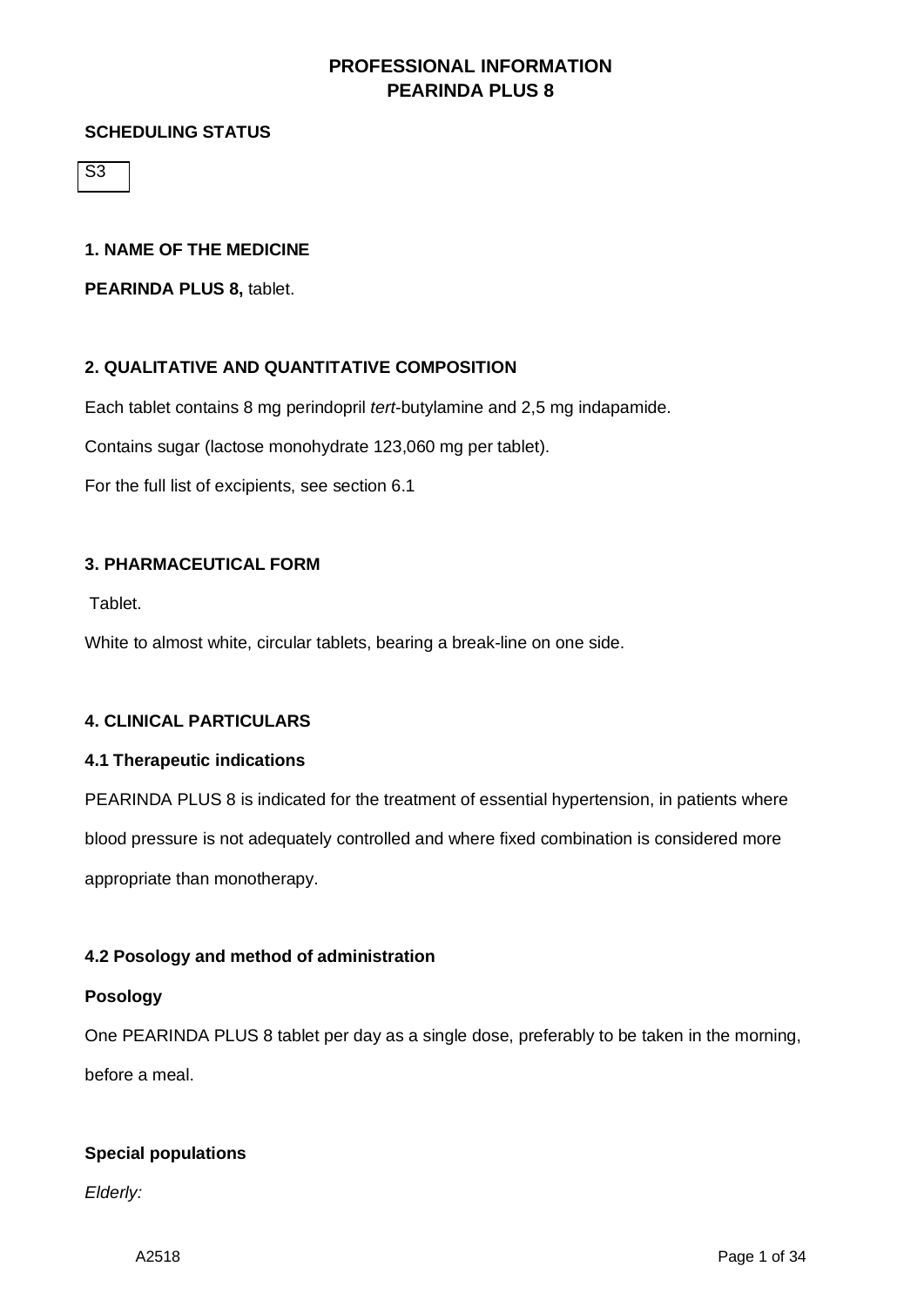It is recommended to start the treatment with only one of the constituents.

#### *Patients with renal impairment:*

In cases of severe renal impairment (creatinine clearance below 30 ml/min), treatment is contraindicated (see section 4.3). In patients with a creatinine clearance greater than or equal to 30 ml/min and less than 60 ml/min, it is recommended to start the treatment with only one of the constituents. It is not necessary to change the dose when the creatinine clearance is greater than 60 ml/min. Usual medical follow-up will include frequent monitoring of creatinine and potassium.

#### *Patients with hepatic impairment:*

In severe hepatic impairment, treatment is contraindicated (see section 4.3). In patients with moderate hepatic impairment, no dose modification is required.

### **Paediatric population**

PEARINDA PLUS 8 should not be administered to children and adolescents as the efficacy and safety of perindopril (as contained in PEARINDA PLUS 8) - either alone or in combination in this patient population have not been established.

#### **Missed dose:**

Doctors should advise patients who forget to take PEARINDA PLUS 8 to take the next dose at the normal time. Patients should not take a double dose to compensate for the missed dose.

### **Method of administration**

For oral use.

PEARINDA PLUS 8 should be taken in the morning, before a meal.

### **4.3 Contraindications**

### **Linked to perindopril**

- Hypersensitivity to perindopril *tert*-butylamine, or to any other ACE inhibitor
- Patients with a history of angioedema related to previous ACE inhibitor therapy,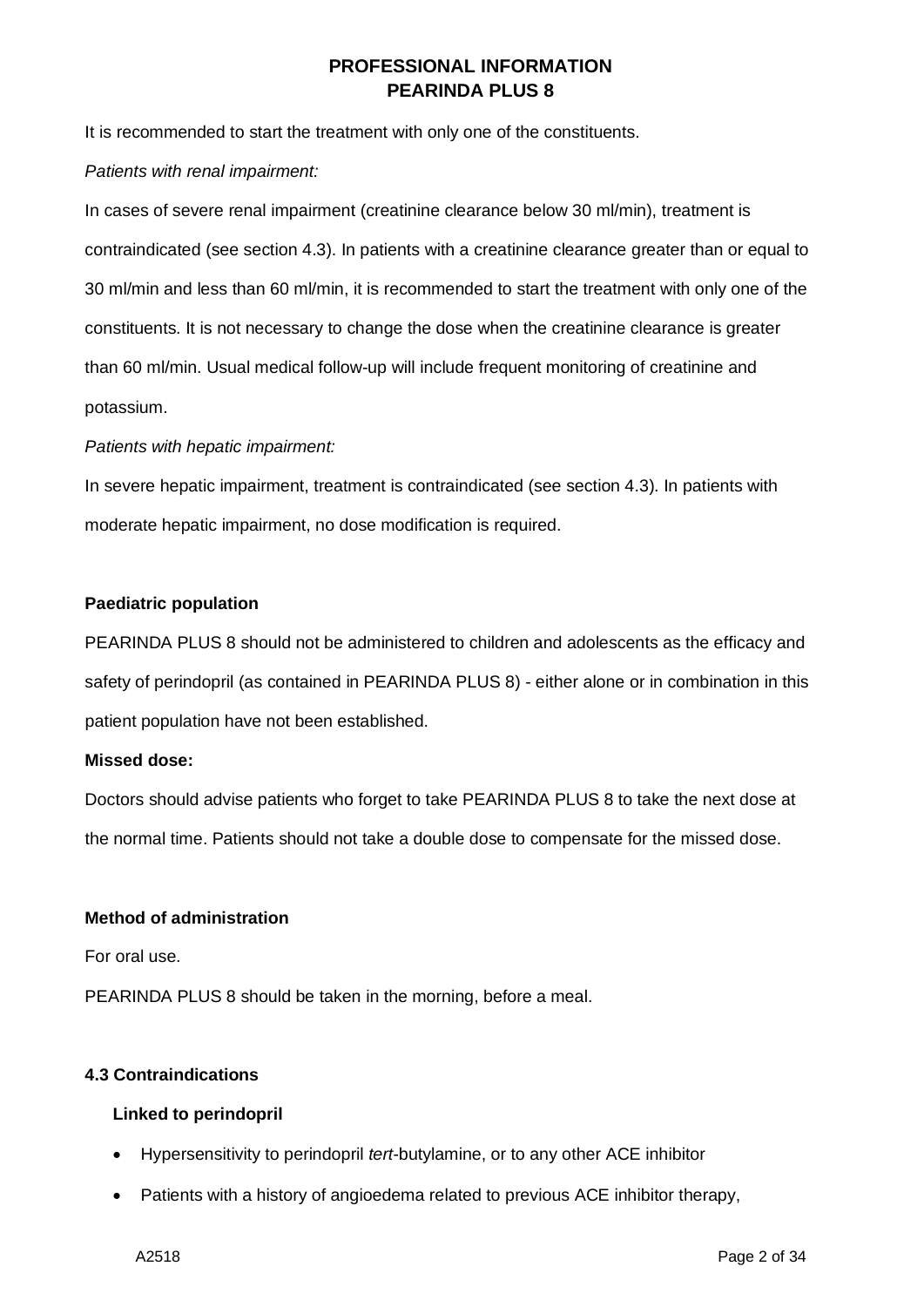angiotensin receptor blockers (ARBs) or renin inhibitors: these patients should never again be given these medicines (see section 4.4)

- Hereditary or idiopathic angioedema
- Concomitant use of fluroquinolones with ACE inhibitors/Angiotensin receptor blockers is contraindicated in patients with moderate to severe renal function impairment (creatinine clearance less than 30 ml/min) and in the elderly
- Hypertrophic obstructive cardiomyopathy (HOCM)
- Severe renal impairment (creatinine clearance less than 30 ml/min), or anuria
- Bilateral renal artery stenosis
- Renal artery stenosis in patients with a single kidney
- Aortic stenosis (see section 4.4)
- Concomitant therapy with potassium sparing diuretics such as spironolactone, triamterene, amiloride (see section 4.4)
- Porphyria
- Lithium: Concomitant administration with PEARINDA PLUS 8 may lead to toxic blood concentrations of lithium (see section 4.5)
- The concomitant use of PEARINDA PLUS 8 with aliskiren-containing products in patients with diabetes or renal impairment (GFR < 60 ml/min/1,73 m<sup>2</sup>) is contraindicated (see section 4.4)
- Concomitant use with sacubitril / valsartan (see section 4.4 and 4.5)
- Extracorporeal treatments leading to contact of blood with negatively charged surfaces (see section 4.5)
- Pregnancy and lactation.

# **Linked to indapamide:**

- Hypersensitivity to indapamide or any other sulphonamides
- Severe renal impairment (creatinine clearance below 30 ml/min)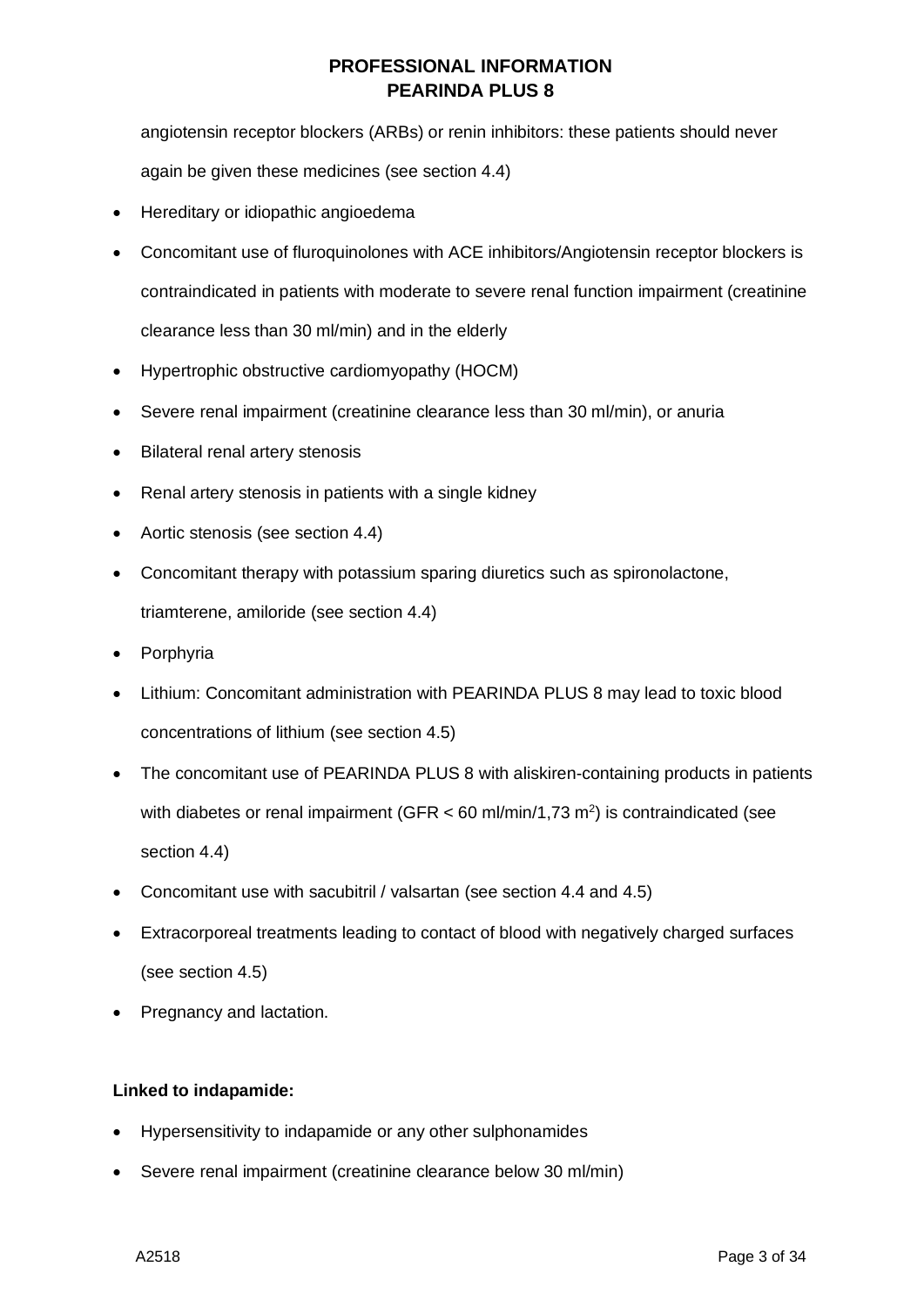- Hepatic encephalopathy
- Severe hepatic impairment
- Hypokalaemia
- Concomitant use with non-antidysrhythmic medicines causing *torsades de pointes* (see section 4.5)
- Lactation.

### **Linked to PEARINDA PLUS 8:**

- Hypersensitivity to any of the excipients listed in section 6.1
- Dialysis patients
- Patients with untreated decompensated heart failure
- PEARINDA PLUS 8, should not be given to patients with Addison's disease.

### **4.4 Special warnings and precautions for use**

Should a woman become pregnant while receiving PEARINDA

PLUS 8, the treatment should be stopped promptly and switched

to a different class of antihypertensive medicine (see sections 4.3

and 4.6).

# **Common to perindopril and indapamide:**

### *Lithium*

The combination of lithium with the combination of perindopril and indapamide is contraindicated

(see section 4.5).

### **Linked to perindopril:**

*Dual blockade of the renin-angiotensin-aldosterone system (RAAS)*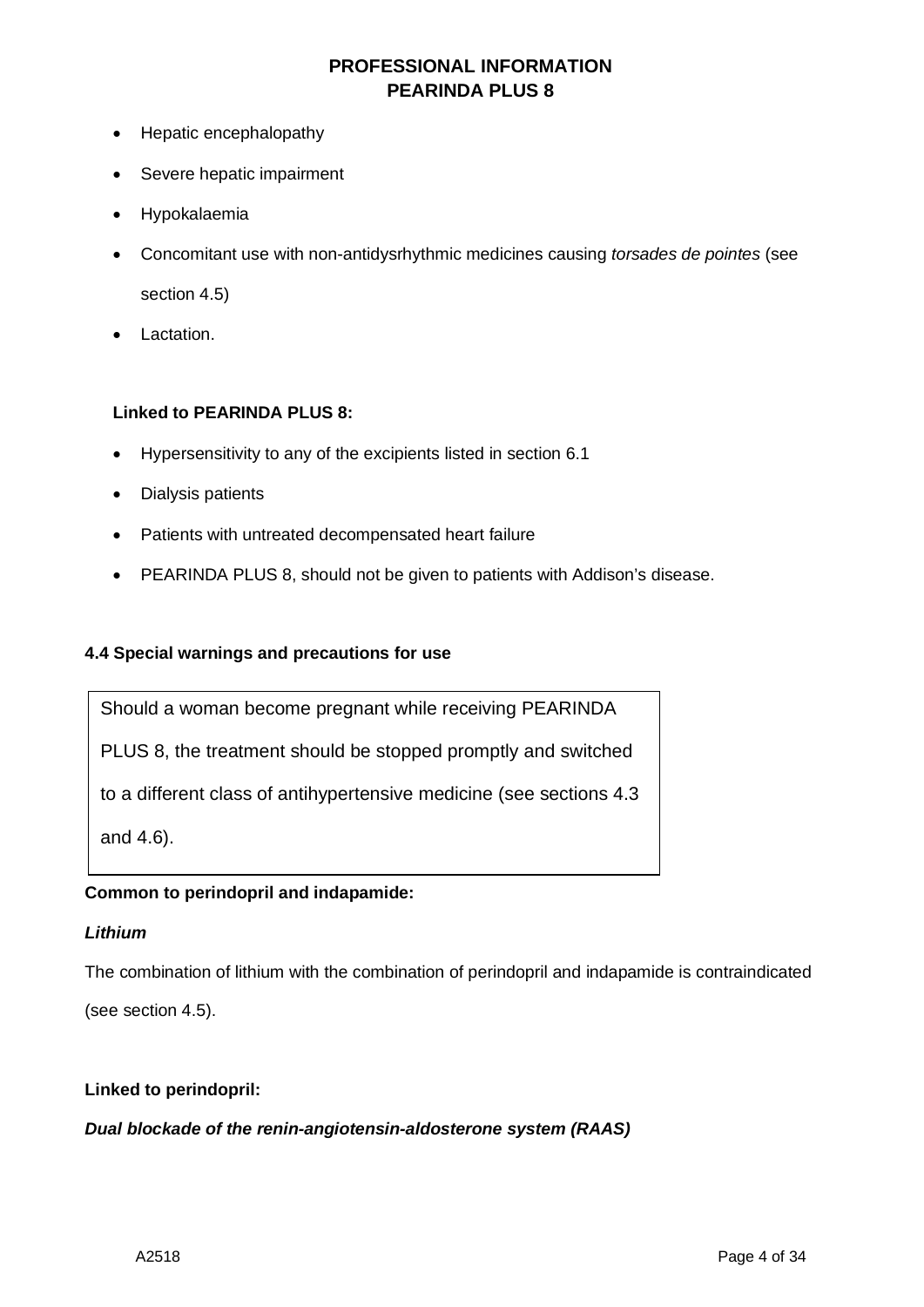There is evidence that the concomitant use of ACE inhibitors, Angiotensin II receptor blockers (ARBs) or renin inhibitors such as aliskiren may increase the risk of hypotension, hyperkalaemia and decreases renal function (including acute renal failure). Dual blockade of RAAS through the combined use of PEARINDA PLUS 8 and aliskiren is therefore contraindicated (see section 4.3). ACE inhibitors and angiotensin II receptor blockers should not be used concomitantly in patients with diabetic nephropathy.

# *Potassium-sparing medicines, potassium supplements or potassium-containing substitutes*

The combination of PEARINDA PLUS 8 and potassium-sparing diuretics such as spironolactone, triamterene and amiloride, potassium supplements or potassium-containing salt substitutes may lead to hyperkalaemia, which may be severe and lead to cardiac conduction abnormalities, dysrhythmias and cardiac arrest (see sections 4.3 and 4.5) and is therefore contraindicated.

### *Neutropenia/Agranulocytosis/Thrombocytopenia/Anaemia*

Neutropenia/agranulocytosis, thrombocytopenia and anaemia have been reported in patients receiving ACE inhibitors such as in PEARINDA PLUS 8.

PEARINDA PLUS 8 may cause bone marrow depression, and therefore an increased risk of agranulocytosis and neutropenia.

In patients with normal renal function and no other complicating factors, neutropenia may occur. PEARINDA PLUS 8 should be used with caution in patients with collagen vascular disease, immunosuppressant therapy, treatment with allopurinol or procainamide, or a combination of these complicating factors, especially if there is pre-existing impaired renal function. Some of these patients developed serious infections which did not respond to intensive antibiotic therapy. If PEARINDA PLUS 8 is used in such patients, periodical monitoring of white blood cell counts is advised and patients should be instructed to report any sign of infection (e.g. sore throat, fever) (see section 4.8).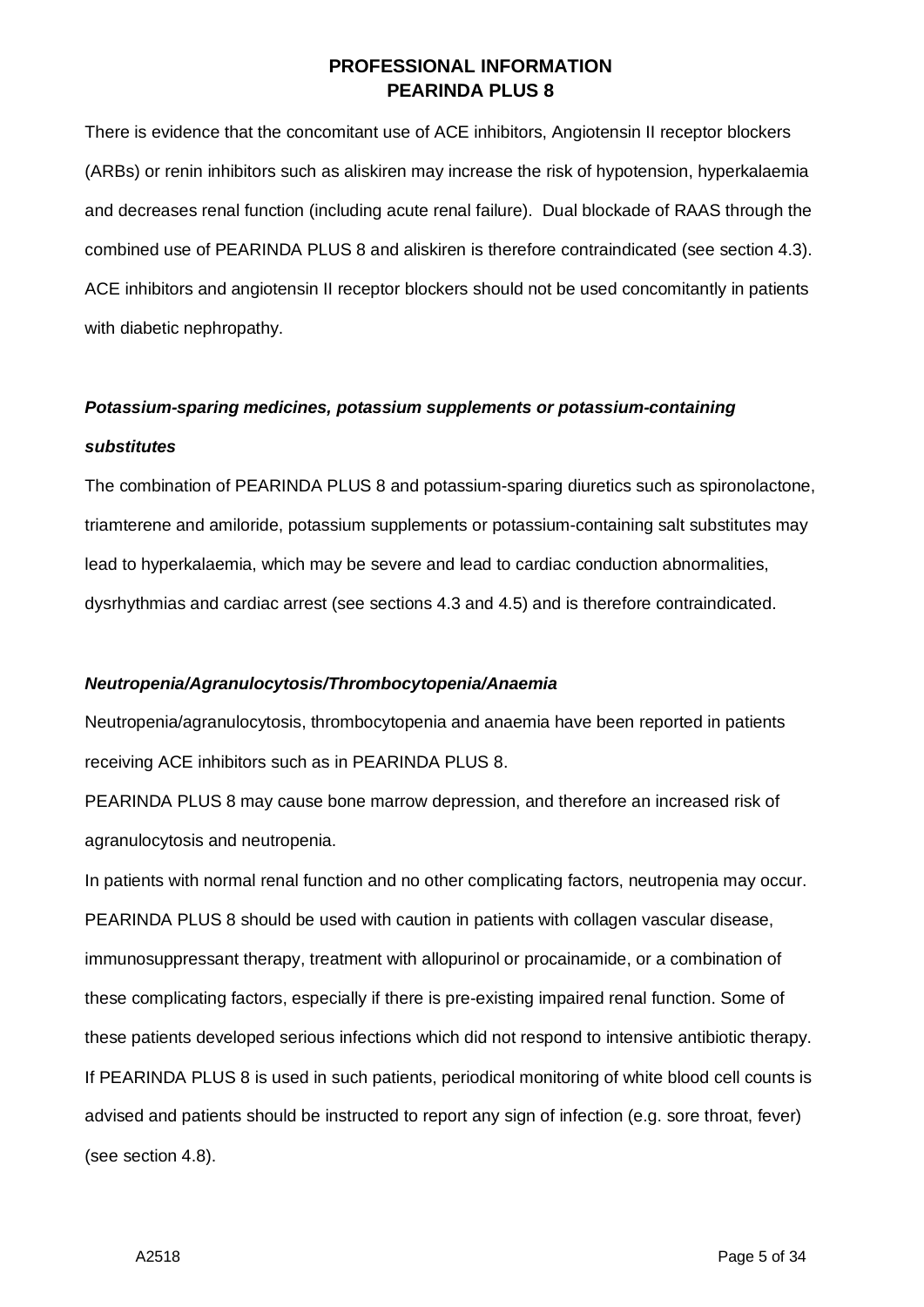Autoimmune disease, especially systemic lupus erythematosus, other collagen vascular disease or scleroderma, increase the risk for development of neutropenia or agranulocytosis.

#### *Renovascular hypertension*

There is an increased risk of hypotension and renal insufficiency when patients with bilateral renal artery stenosis or stenosis of the artery to a single functioning kidney are treated with ACEinhibitors (see section 4.3). Treatment with diuretics may be a contributory factor. Loss of renal function may occur with only minor changes in serum creatinine even in patients with unilateral renal artery stenosis.

#### *Hypersensitivity/Angioedema*

Angioedema of the face, extremities, lips, tongue, glottis and/or larynx has been reported in patients treated with angiotensin converting enzyme inhibitors, including perindopril (see section 4.8). This may occur at any time during treatment. In such cases PEARINDA PLUS 8 should be discontinued promptly. These patients should be monitored to ensure complete resolution of symptoms (see section 4.3).

Angioedema associated with laryngeal oedema may be fatal. Where there is involvement of the tongue, glottis or larynx, likely to cause airway obstruction, appropriate emergency therapy should be administered. This may include the administration of a subcutaneous injection of epinephrine (adrenaline) at 1:1000 (0,3 ml to 0,5 ml) and/or the maintenance of a patent airway. The patient should be under close medical supervision until complete and sustained resolution of symptoms has occurred. **These patients should never receive any PEARINDA PLUS 8, ACE inhibitors or Angiotensin receptor blockers again** (see section 4.3).

Black patients receiving ACE inhibitors have been reported to have higher incidence of angioedema compared to non-blacks.

Patients with a history of angioedema unrelated to ACE inhibitor therapy may be at increased risk of angioedema while receiving PEARINDA PLUS 8 (see section 4.3). Intestinal angioedema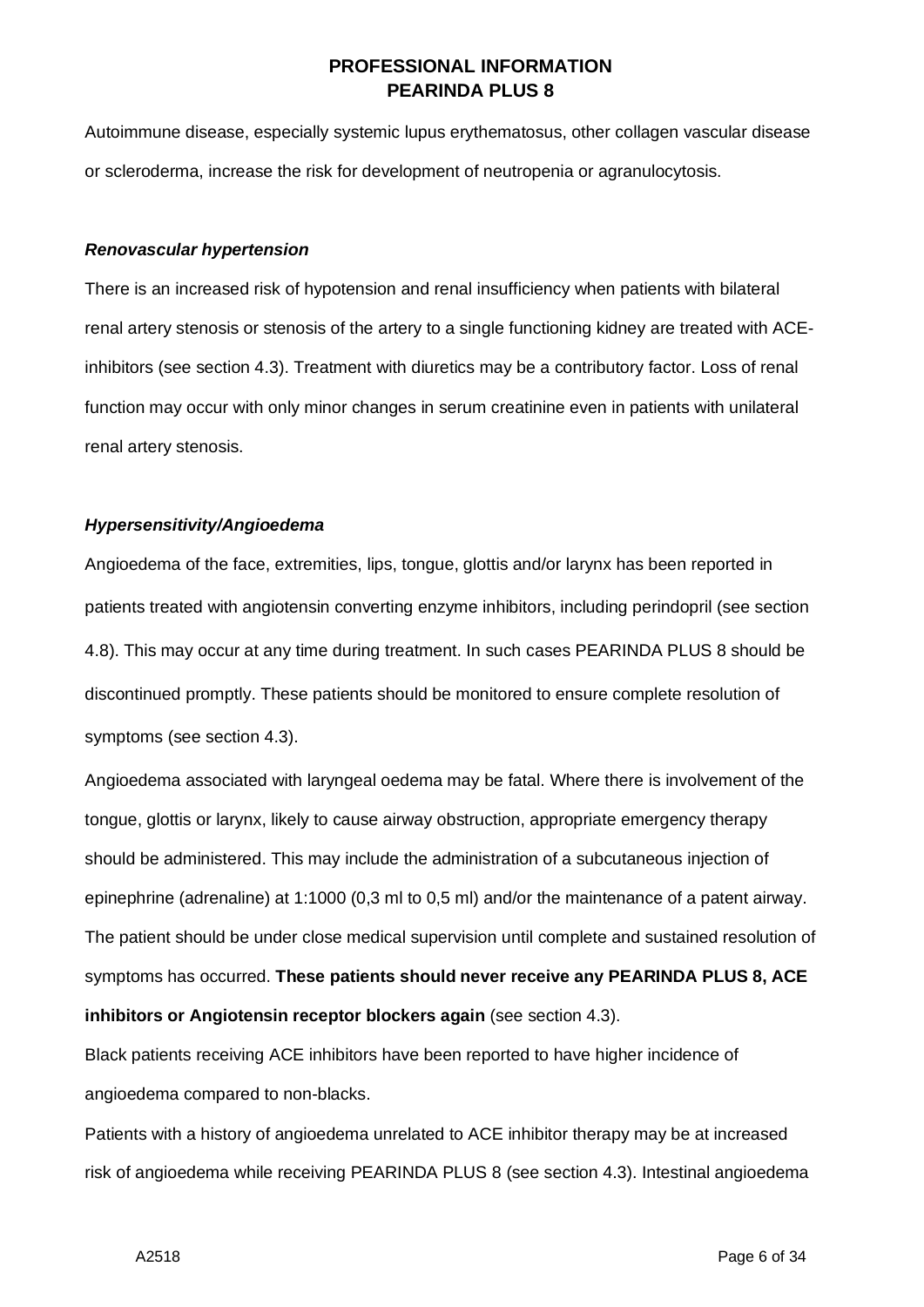has been reported in patients treated with ACE inhibitors such as PEARINDA PLUS 8. These patients presented with abdominal pain (with or without nausea or vomiting), in some cases there was no prior facial angioedema and C-1 esterase levels were normal.

The angioedema was diagnosed by procedures including abdominal CT scan, or ultrasound or at surgery and symptoms resolved after stopping the ACE inhibitor. Intestinal angioedema should be included in the differential diagnosis of patients on PEARINDA PLUS 8 presenting with abdominal pain.

### *Concomitant use of mTOR inhibitors (e.g. sirolimus, everolimus, temsirolimus)*

Patients concomitantly taking mTOR inhibitors (e.g. sirolimus, everolimus, temsirolimus) therapy may be at an increased risk for angioedema (e.g. swelling of the airways or tongue, with or without respiratory impairment) (see section 4.5).

#### *Sacubitril/valsartan*

The combination of perindopril with sacubitril/valsartan is contraindicated due to the increased risk of angioedema (see section 4.3).

Sacubitril/valsartan must not be initiated until 36 hours after taking the last dose of perindopril therapy. If treatment with sacubitril/valsartan is stopped, perindopril therapy must not be initiated until 36 hours after the last dose of sacubitril/valsartan (see section 4.3 and 4.5). Concomitant use of other NEP inhibitors (e.g. racecadotril) and ACE-inhibitors may also increase the risk of angioedema (see section 4.5). Hence, a careful benefit-risk assessment is needed before initiating treatment with NEP inhibitors (e.g. racecadotril) in patients on perindopril.

### *Anaphylactic reactions during low-density lipoproteins (LDL) apheresis*

Patients receiving PEARINDA PLUS 8 during low density lipoprotein (LDL)-apheresis with dextran sulphate have experienced life-threatening anaphylactoid reactions. PEARINDA PLUS 8 should be avoided in such patients. These reactions were avoided by temporarily withholding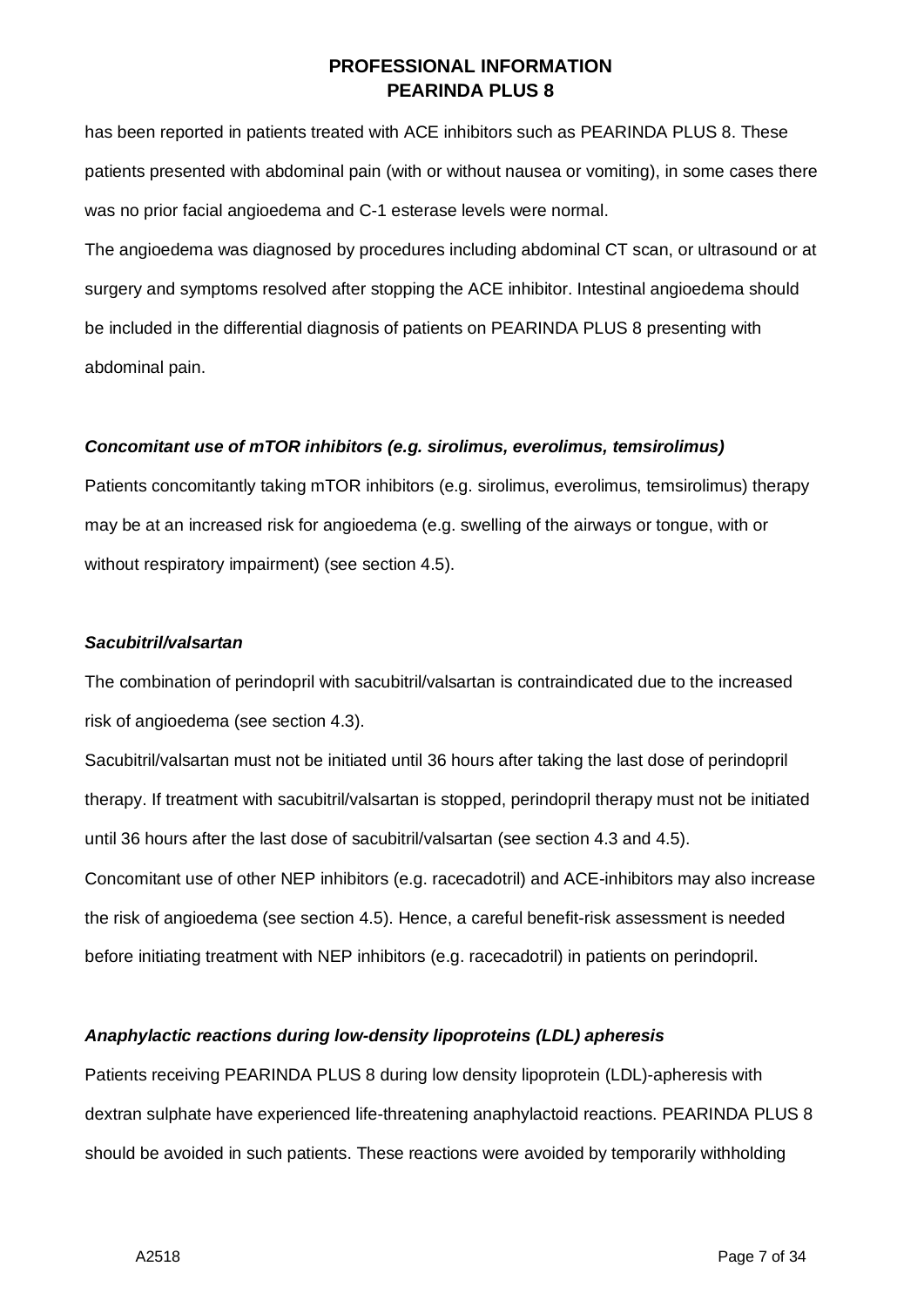ACE inhibitors, such as PEARINDA PLUS therapy, for at least 24 hours prior to each apheresis for patients who require both ACE inhibitors and LDL apheresis.

### *Anaphylactic reactions during desensitisation*

Life-threatening anaphylactoid reactions have occurred in patients using ACE inhibitors, including PEARINDA PLUS 8, during desensitising protocols involving, for example, hymenoptera (bees, wasps) venom. PEARINDA PLUS 8 should be used with caution in allergic patients treated with desensitisation and avoided in those undergoing venom immunotherapy. These reactions were, however, avoided when the ACE inhibitors were temporarily withheld for at least 24 hours before treatment in patients who require both ACE-inhibitors and desensitisation.

#### *Haemodialysis patients*

Anaphylactic reactions have been reported in patients dialysed with high flux membranes (e.g. AN 69®), and treated concomitantly with an ACE inhibitor, such as in PEARINDA PLUS 8. In these patients, consideration should be given to using a different type of dialysis membrane or a different class of antihypertensive medicine.

Anaemia has been observed in patients who have had a kidney transplant or have been undergoing dialysis. The reduction in haemoglobin levels is more apparent if initial values were high. This reduction is slight, occurs within 1 to 6 months, and then remains stable. It is reversible when the treatment is stopped. Treatment can be confirmed with regular haematological testing.

### *Primary aldosteronism*

Patients with primary hyperaldosteronism generally will not respond to anti-hypertensive medication acting through inhibition of the renin-angiotensin system. Therefore, the use PEARINDA PLUS 8 is not recommended.

### **Linked to Indapamide:**

#### *Hepatic encephalopathy*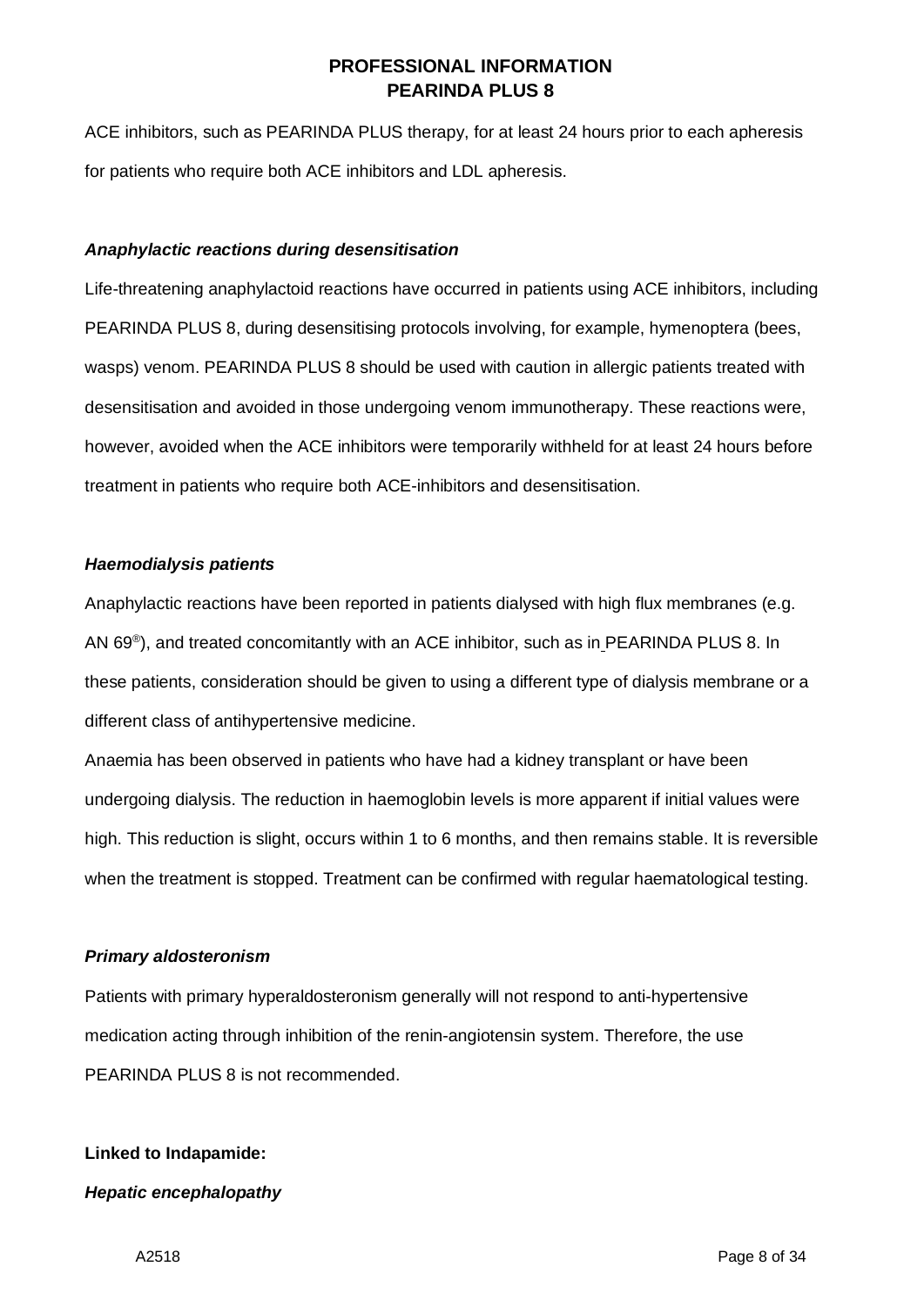When liver function is impaired, thiazide diuretics and thiazide-related diuretics such as indapamide (contained in PEARINDA PLUS 8) may cause hepatic encephalopathy. Administration of PEARINDA PLUS 8 should be stopped immediately if this occurs.

### *Photosensitivity*

Cases of photosensitivity reactions have been reported with thiazides and related thiazide diuretics such as indapamide (contained in PEARINDA PLUS 8), (see section 4.8). If a photosensitivity reaction occurs during treatment, it is recommended treatment be stopped. If a re-administration of the diuretic is necessary, it is recommended that areas of skin exposed to sun or artificial UVA, be protected.

#### **Special precautions linked to perindopril and indapamide combination**:

### *Renal impairment:*

In certain hypertensive patients without pre-existing apparent renal lesions and for whom renal blood tests show functional renal insufficiency, treatment should be stopped and possibly restarted with one active ingredient only.

In these patients, usual medical follow up will include frequent monitoring of potassium and creatinine, after two weeks of treatment and then every two months during therapeutic stability period. Renal failure has been reported mainly in patients with severe heart failure or underlying renal failure including renal artery stenosis (see section 4.3). PEARINDA PLUS 8 should not be used in case of bilateral renal artery stenosis or a single functioning kidney (see section 4.3).

### *Hypotension and water depletion*

There is a risk of sudden hypotension in the presence of pre-existing sodium depletion (in particular in individuals with renal artery stenosis). Therefore, systematic testing should be carried out for clinical signs of water and electrolyte depletion, which may occur with an intercurrent episode of diarrhoea or vomiting. Regular monitoring of plasma electrolytes should be carried out in such patients.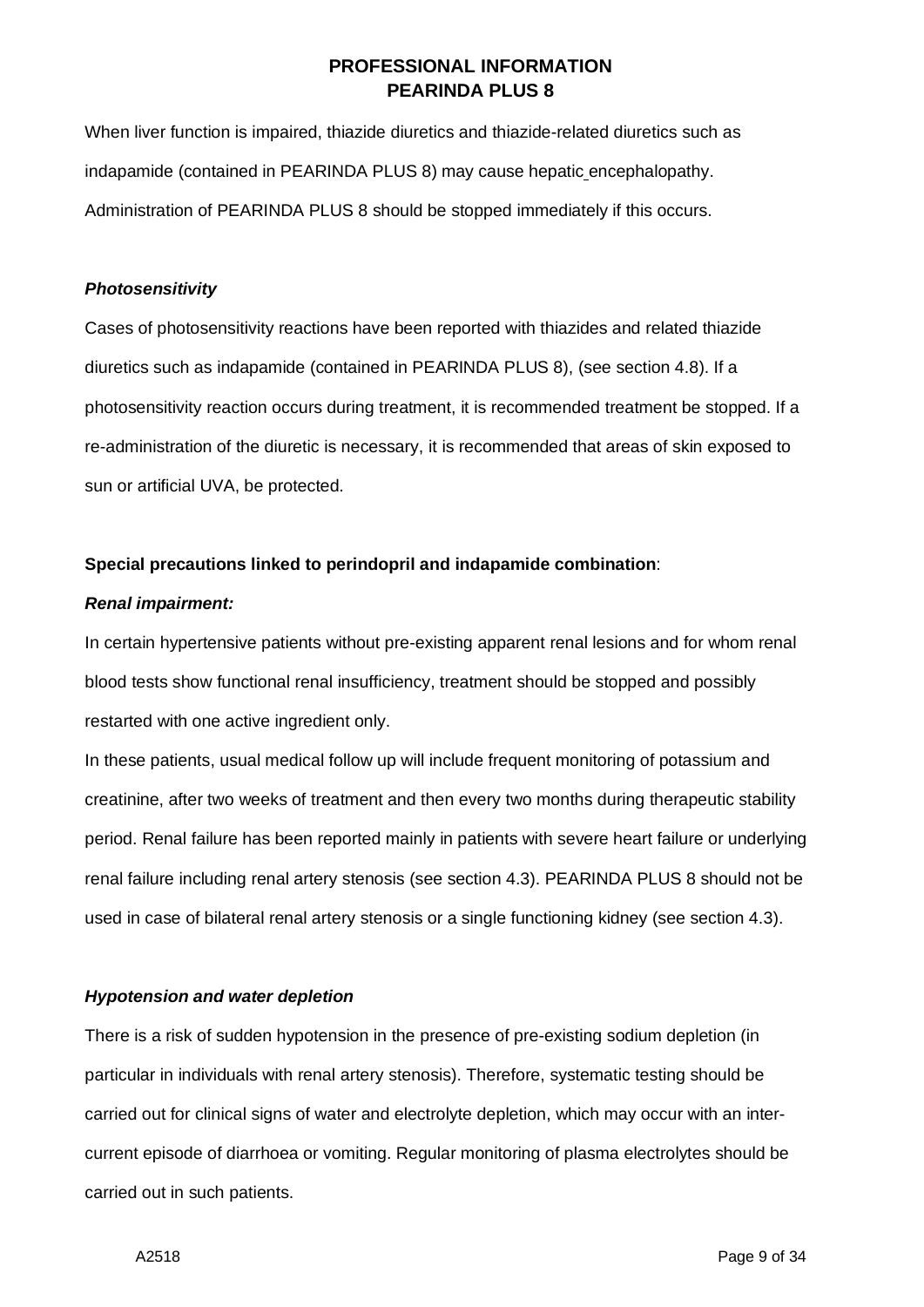Marked hypotension may require the implementation of an intravenous infusion of isotonic saline. Transient hypotension is not a contraindication to continuation of treatment. After reestablishment of a satisfactory blood volume and blood pressure, treatment can be started again with only one of the constituents.

### *Potassium levels*

The combination of perindopril and indapamide does not prevent the onset of hypokalaemia particularly in diabetic patients or in patients with renal failure. Regular monitoring of plasma potassium levels should be carried out.

# **Special precautions linked to perindopril:**

# *Concomitant use of fluoroquinolones and ACE inhibitors /Angiotensin receptor blockers*

Concomitant use of fluoroquinolones and ACE inhibitors/Angiotensin receptor blockers may precipitate acute kidney injury in patients, especially those with moderate to severe renal impairment and elderly patients (see section 4.3). Renal function should be assessed before initiating treatment and monitored during treatment with fluoroquinolones or ACE inhibitors/angiotensin receptor blockers whether used separately or concomitantly.

# *Cough*

A dry cough has been reported with the use of ACE inhibitors. It is characterised by its persistence and by its disappearance when treatment is withdrawn. An iatrogenic aetiology should be considered in the event of this symptom. If PEARINDA PLUS 8 is still preferred, and if the patient can tolerate the cough, continuation of treatment may be considered.

# *Risk of arterial hypotension and/or renal insufficiency (in cases of cardiac insufficiency, water and electrolyte depletion)*

Marked stimulation of the renin-angiotensin-aldosterone system has been observed particularly during marked water and electrolyte depletions (strict sodium-free diet or prolonged diuretic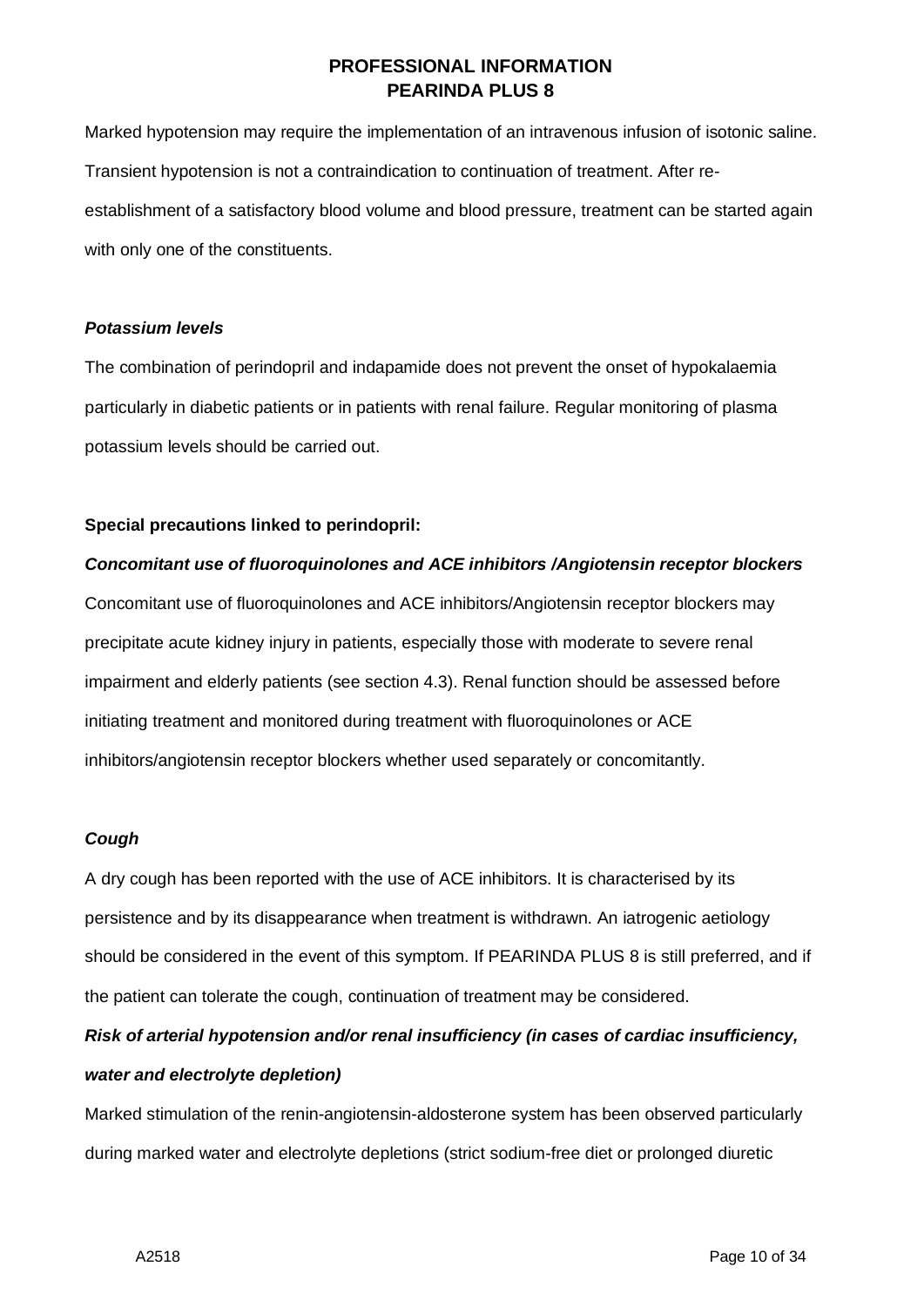treatment), in patients whose blood pressure was initially low, in cases of renal artery stenosis, congestive heart failure or cirrhosis with oedema and ascites.

Blocking of this system by PEARINDA PLUS 8 may therefore cause, particularly at the first administration and during the first two weeks of treatment, a sudden drop in blood pressure and/or an increase in plasma levels of creatinine, showing a functional renal insufficiency. Occasionally this can be acute in onset, and with a variable time to onset. In such cases, the treatment should then be initiated with only one of the constituents and increased progressively.

#### *Elderly*

Renal function and potassium levels should be tested before the start of treatment. The initial dose is subsequently adjusted according to blood pressure response, especially in cases of water and electrolyte depletion, in order to avoid sudden onset of hypotension.

#### *Artherosclerosis*

The risk of hypotension exists in all patients but particular care should be taken in patients with ischaemic heart disease or cerebral circulatory insufficiency, with treatment being started with only one of the constituents.

### *Renovascular hypertension*

The treatment for renovascular hypertension is revascularisation. Nonetheless, angiotensin converting enzyme inhibitors can be beneficial in patients presenting with renovascular hypertension who are awaiting corrective surgery or when surgery is not possible. Treatment should be started in a hospital setting with only one of the constituents and renal function and potassium levels should be monitored, since some patients have developed a functional renal insufficiency, which was reversed when treatment was stopped. PEARINDA PLUS 8 is contraindicated in patients with renal artery stenosis.

### *Cardiac failure/severe cardiac insufficiency*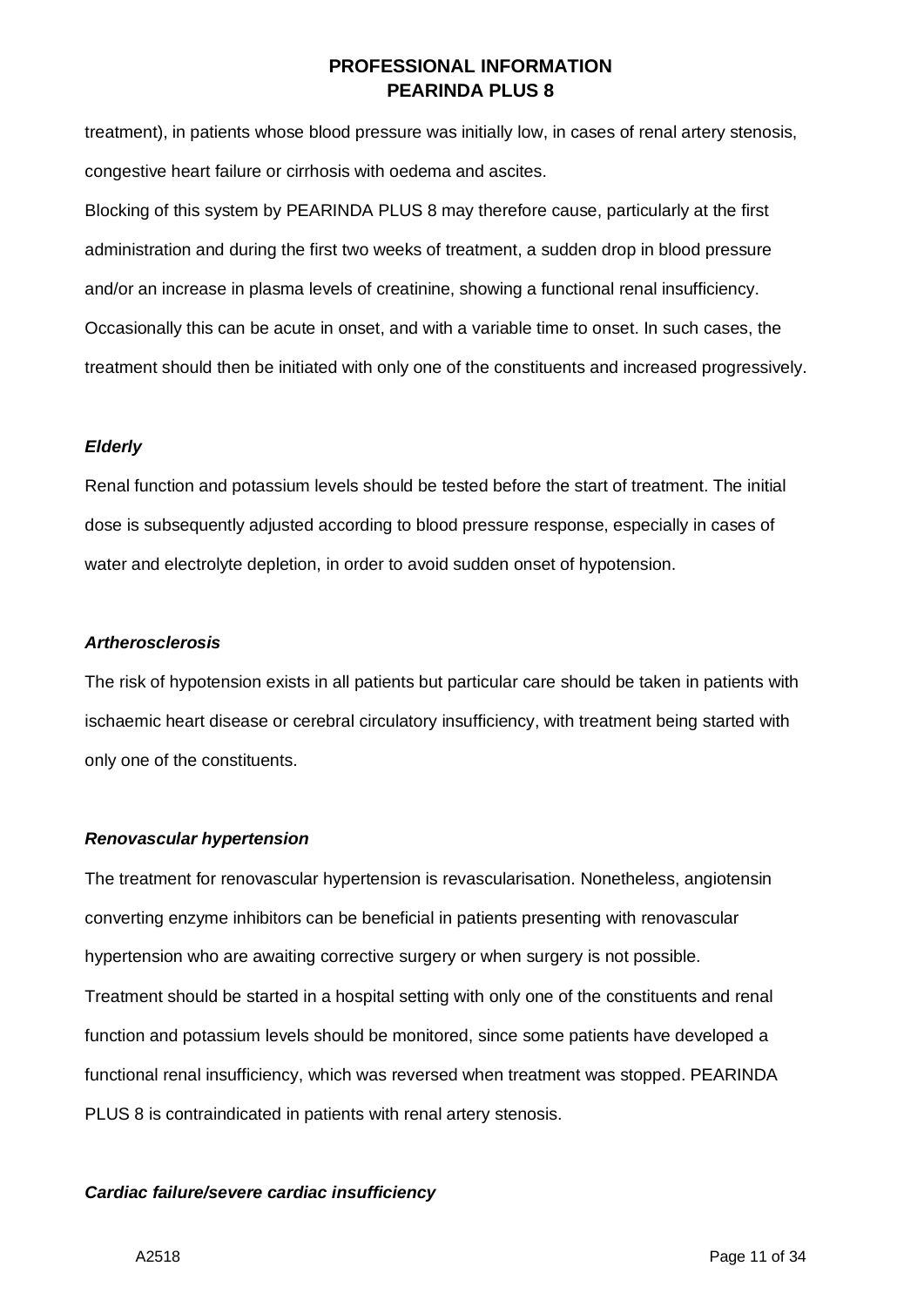In patients with severe cardiac insufficiency (grade IV) or in patients with insulin dependent diabetes mellitus (spontaneous tendency to increased levels of potassium) treatment with PEARINDA PLUS 8 should be started under medical supervision with only one of the constituents. Treatment with beta-blockers in hypertensive patients with coronary insufficiency should not be stopped, an ACE inhibitor, such as PEARINDA PLUS 8, should be added to the beta-blocker.

### *Cerebrovascular disease or ischaemic heart disease*

Reduction in blood pressure could aggravate cerebrovascular disease (such as atherosclerosis) or ischaemic heart disease and may result in myocardial infarction and cerebrovascular accidents.

#### *Diabetic patients*

In patients with insulin dependent diabetes mellitus (spontaneous tendency to increased levels of potassium), treatment should be started under medical supervision with a reduced initial dose. The glycaemia levels should be closely monitored in diabetic patients previously treated with oral antidiabetic medicines or insulin, namely during the first month of treatment with PEARINDA PLUS 8 (see section 4.5).

### *Ethnic differences*

PEARINDA PLUS 8 may be less effective in lowering blood pressure in black people than in other ethnic groups, possibly because of a higher prevalence of low-renin levels in the black hypertensive population.

### *Surgery/Anaesthesia*

In patients undergoing major surgery or during anaesthesia with medicines that produce hypotension, PEARINDA PLUS 8 may block angiotensin II formation secondary to compensatory renin release. The treatment with ACE-Inhibitors should be discontinued one day prior to the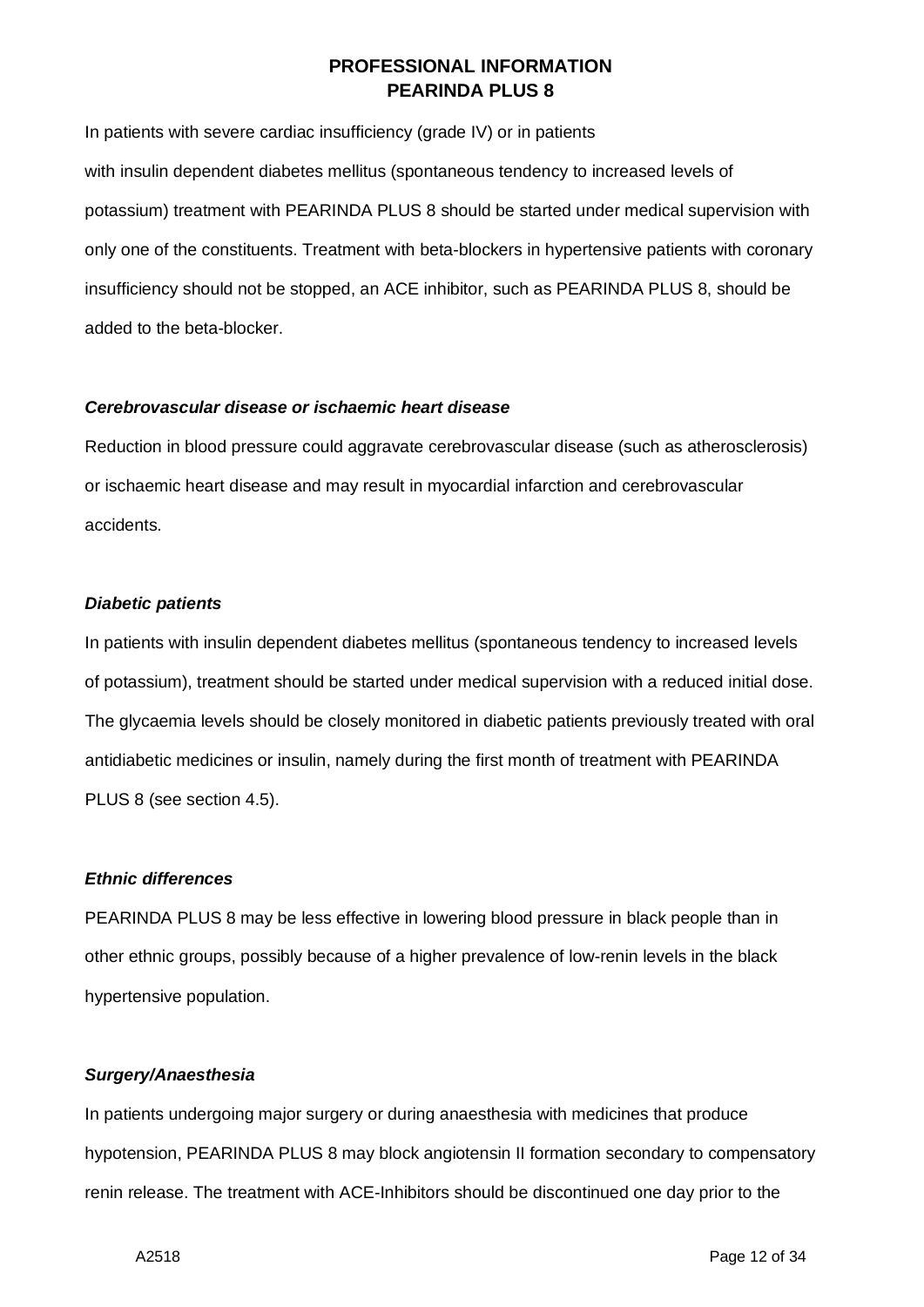surgery. If hypotension occurs and is considered to be due to this mechanism, it can be corrected by volume expansion.

#### *Aortic or mitral valve stenosis / hypertrophic cardiomyopathy*

PEARINDA PLUS 8 should not be used in patients with mitral valve stenosis and an obstruction in the outflow tract of the left ventricle, such as aortic stenosis or hypertrophic cardiomyopathy. PEARINDA PLUS 8 is contraindicated in aortic stenosis (see section 4.3).

#### *Hepatic failure*

ACE inhibitors, such as in PEARINDA PLUS 8, have been associated with a syndrome that starts with cholestatic jaundice and progresses to fulminant hepatic necrosis and (sometimes) death. The mechanism of this syndrome is not understood. Patients receiving PEARINDA PLUS 8 who develop jaundice or marked elevations of hepatic enzymes should discontinue PEARINDA PLUS and receive appropriate medical follow-up (see section 4.8).

#### *Hyperkalaemia*

Elevations in serum potassium have been observed in some patients treated with ACE inhibitors, including perindopril. Patients at risk for the development of hyperkalaemia include those with uncontrolled diabetes mellitus, worsening of renal insufficiency, age (> 70 years), intercurrent events, in particular dehydration, acute cardiac decompensation, metabolic acidosis and using potassium-sparing diuretics (e.g. spironolactone, eplerenone, triamterene, amiloride), potassium supplements, or potassium-containing salt substitutes concomitantly; or those patients taking other medicines associated with increases in serum potassium (e.g. heparin, co-trimoxazole also known as trimethoprim/sulfamethoxazole, other ACE inhibitors, angiotensin II receptor antagonists, acetylsalicylic acid ≥3 g/day, COX-2 inhibitors, and non-selective NSAIDs, immunosuppressant medicines such as ciclosporin or tacrolimus, trimethoprim). The use of potassium supplements, potassium-sparing diuretics or potassium containing salt substitutes, particularly in patients with impaired renal function, may lead to a significant increase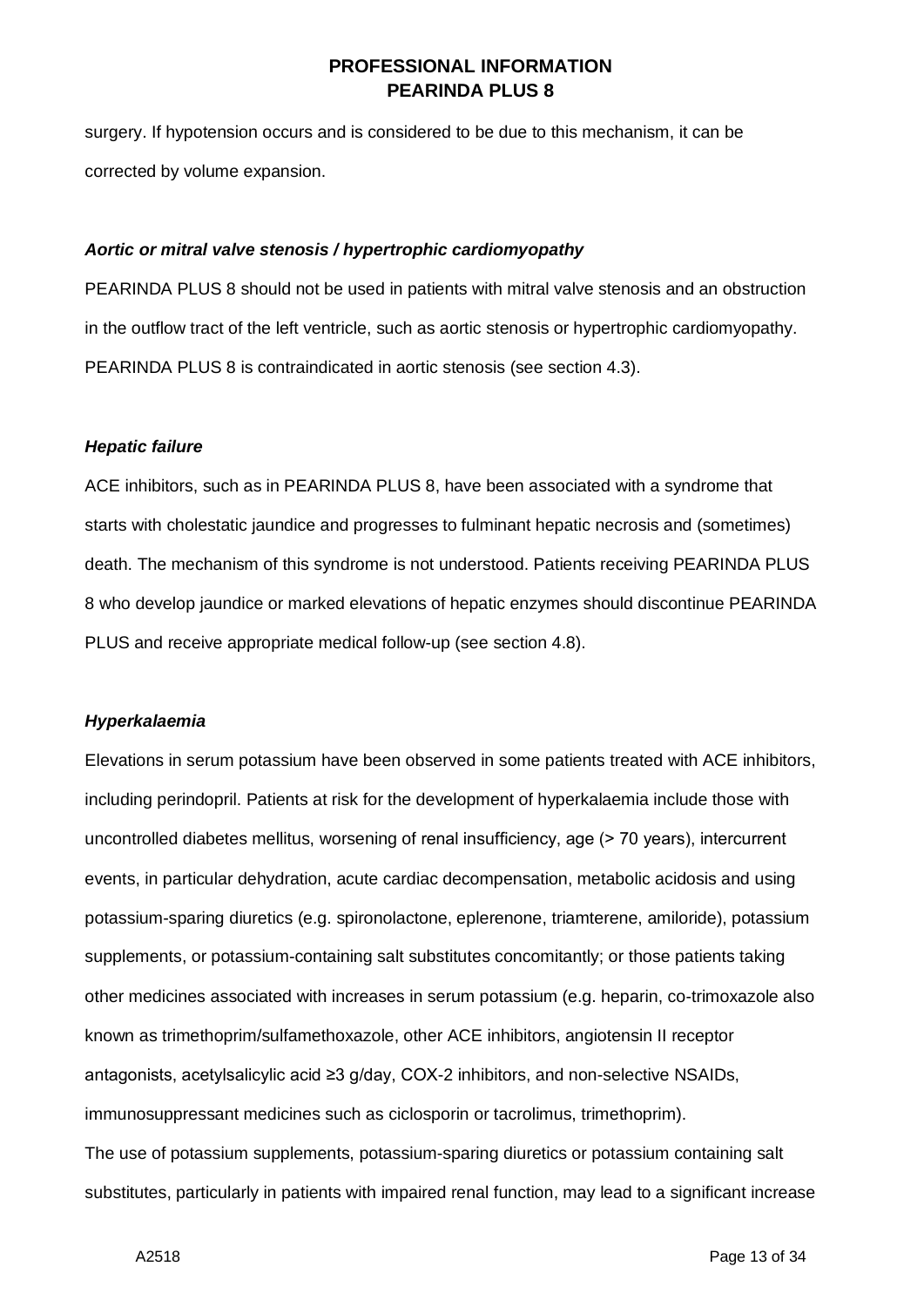in serum potassium. Hyperkalaemia can cause serious, sometimes fatal, dysrhythmias. If concomitant use with any of the above-mentioned medicines is deemed appropriate, they should be used with caution and with frequent monitoring of serum potassium (see section 4.5).

### **Special precautions linked to indapamide:**

#### *Water and electrolyte balance*

Indapamide can cause electrolyte imbalances.

#### *Sodium levels*

Sodium levels should be tested before treatment is started, then at regular intervals. Indapamide can cause a reduction in sodium levels, which may have serious consequences. Reduction in sodium levels can be initially asymptomatic and regular testing is therefore essential. Testing should be more frequent in elderly and cirrhotic patients (see section 4.8 and 4.9). Hyponatraemia with hypovolaemia may be responsible for dehydration and orthostatic hypotension. Concomitant loss of chloride ions may lead to secondary compensatory metabolic alkalosis: the incidence and degree of this effect are slight.

#### *Potassium levels*

Potassium depletion with hypokalaemia is a major risk with thiazide diuretics and thiazide-related diuretics such as in PEARINDA PLUS 8. The risk of onset of lowered potassium levels (< 3,4 mmol/l) should be prevented in high risk populations such as elderly and/or malnourished patients, whether or not they are taking multiple medicines, cirrhotic patients with oedema and ascites, coronary patients and patients with heart failure. In such cases, hypokalaemia increases the cardiac toxicity of cardiac glycosides and the risk of cardiac rhythm disorders. Patients presenting with a long QT interval are also at risk, whether the origin is congenital or iatrogenic. Hypokalaemia, as with bradycardia, acts as a factor which favours the onset of severe cardiac rhythm disorders, particularly *torsades de pointes*, which may be fatal.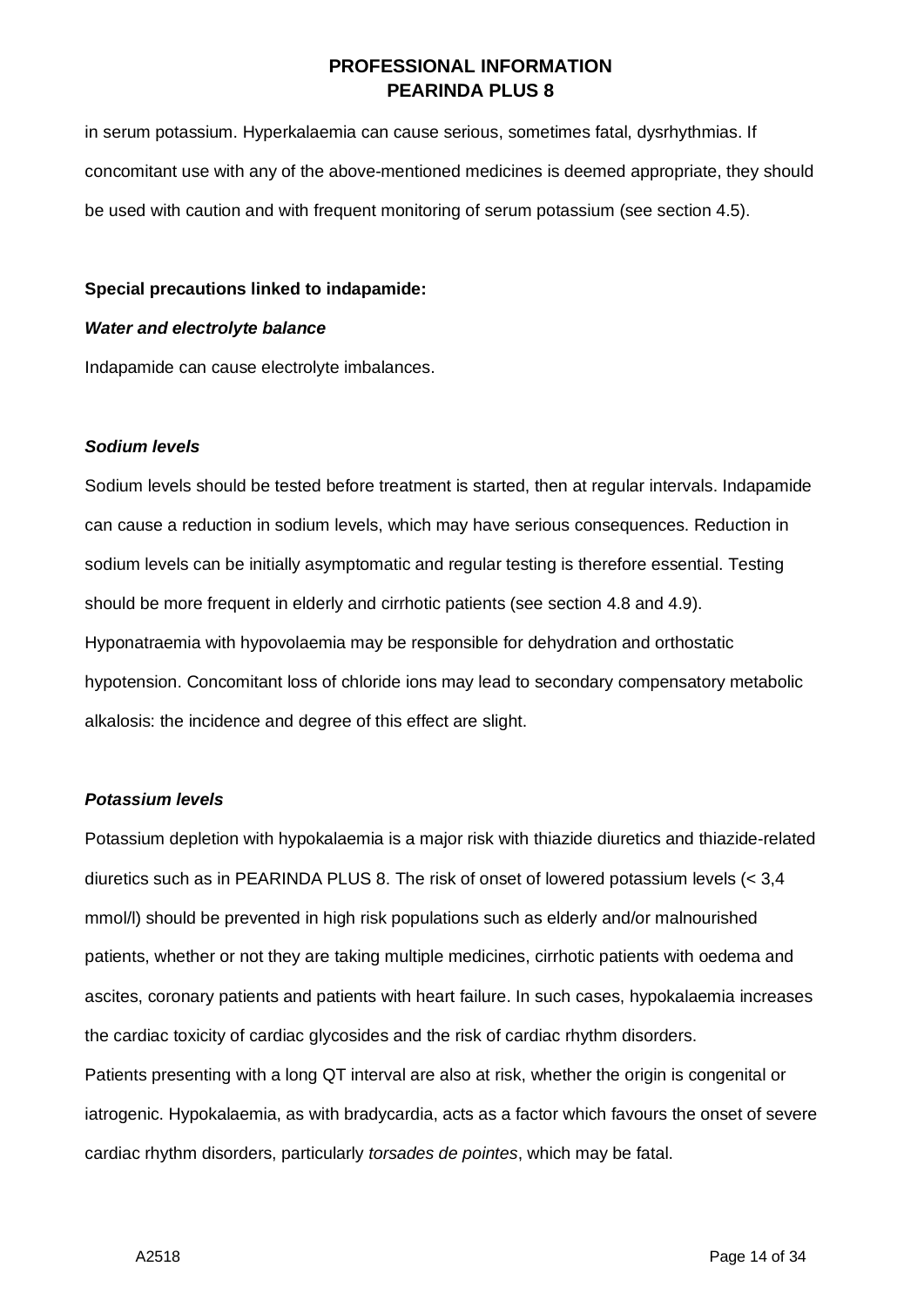In all cases, more frequent testing of potassium levels is necessary. The first measurement of plasma potassium levels should be carried out during the first week following the start of treatment. If low levels of potassium are detected, correction is required.

### *Calcium levels*

Thiazide-related diuretics, such as in PEARINDA PLUS 8, may reduce urinary excretion of calcium and cause a mild and transient increase in plasma calcium levels. Markedly raised levels of calcium may be related to undiagnosed hyperparathyroidism. In such cases the treatment should be stopped before investigating the parathyroid function.

### *Blood glucose*

Monitoring of blood glucose is important in diabetic patients, particularly when potassium levels are low.

### *Uric acid*

Gout attacks may be increased in hyperuricaemic patients.

# *Renal function and diuretics*

Thiazide diuretics and thiazide-related diuretics are only fully effective when renal function is normal or slightly impaired (creatinine levels lower than approximately 25 mg/l, i.e. 220 mmol/l for an adult).

In the elderly the value of plasma creatinine levels should be adjusted to take account of the age, weight and sex of the patient, according to the Cockcroft formula:

 $Cl_{cr}$  (ml/min) = (140 – age) x body weight/0,814 x plasma creatinine level with:

age expressed in years

body weight in kg

plasma creatinine level in micromol/l.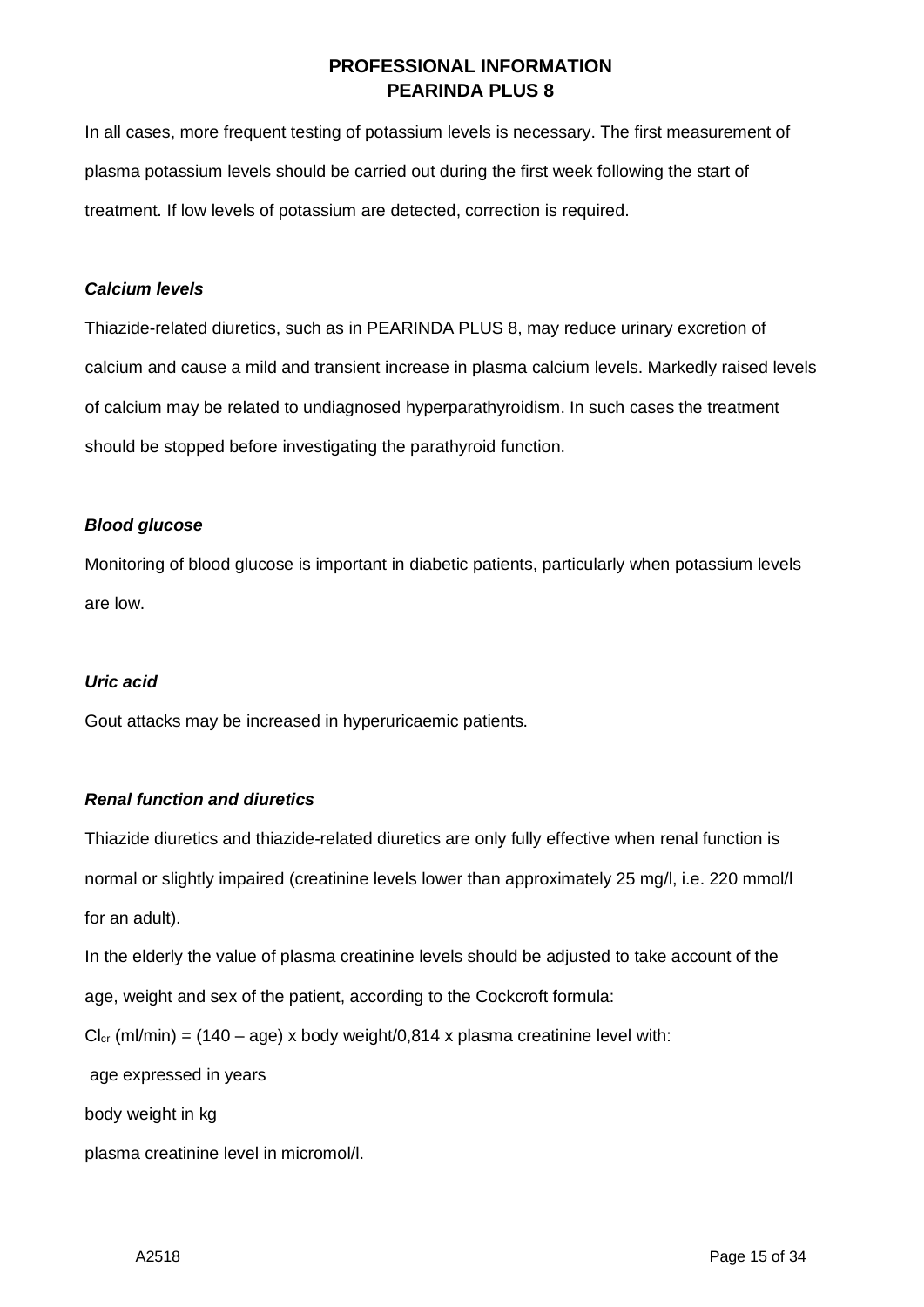This formula is suitable for an elderly male and should be adapted for women by multiplying the result by 0,85.

Hypovolaemia, resulting from the loss of water and sodium caused by the diuretic at the start of treatment, causes a reduction in glomerular filtration. It may result in an increase in blood urea and creatinine levels. This transitory functional renal insufficiency is of no adverse consequence in patients with normal renal function but may however worsen a pre-existing renal impairment.

### *Athletes*

Athletes should note that PEARINDA PLUS 8 contains indapamide which may cause a positive reaction in doping tests.

#### *Acute myopia and secondary angle-closure glaucoma:*

Sulphonamide or sulphonamide derivative medicines can cause an idiosyncratic reaction resulting in transient myopia and acute angle closure glaucoma. Untreated acute angle-closure glaucoma can lead to permanent vision loss. The primary treatment is to discontinue the intake of the medication as rapidly as possible. Prompt medical or surgical treatments may need to be considered if the intraocular pressure remains uncontrolled. Risk factors for developing acute angle closure glaucoma may include a history of sulphonamide or penicillin allergy.

#### *Excipients :*

PEARINDA PLUS 8 contains lactose. Patients with the rare hereditary conditions of galactose intolerance e.g. galactosaemia, total lactase deficiency or glucose-galactose malabsorption should not take PEARINDA PLUS 8.

#### **Paediatric population**

The safety and efficacy of perindopril (as contained in PEARINDA PLUS 8) in children, alone or in combination have not been established.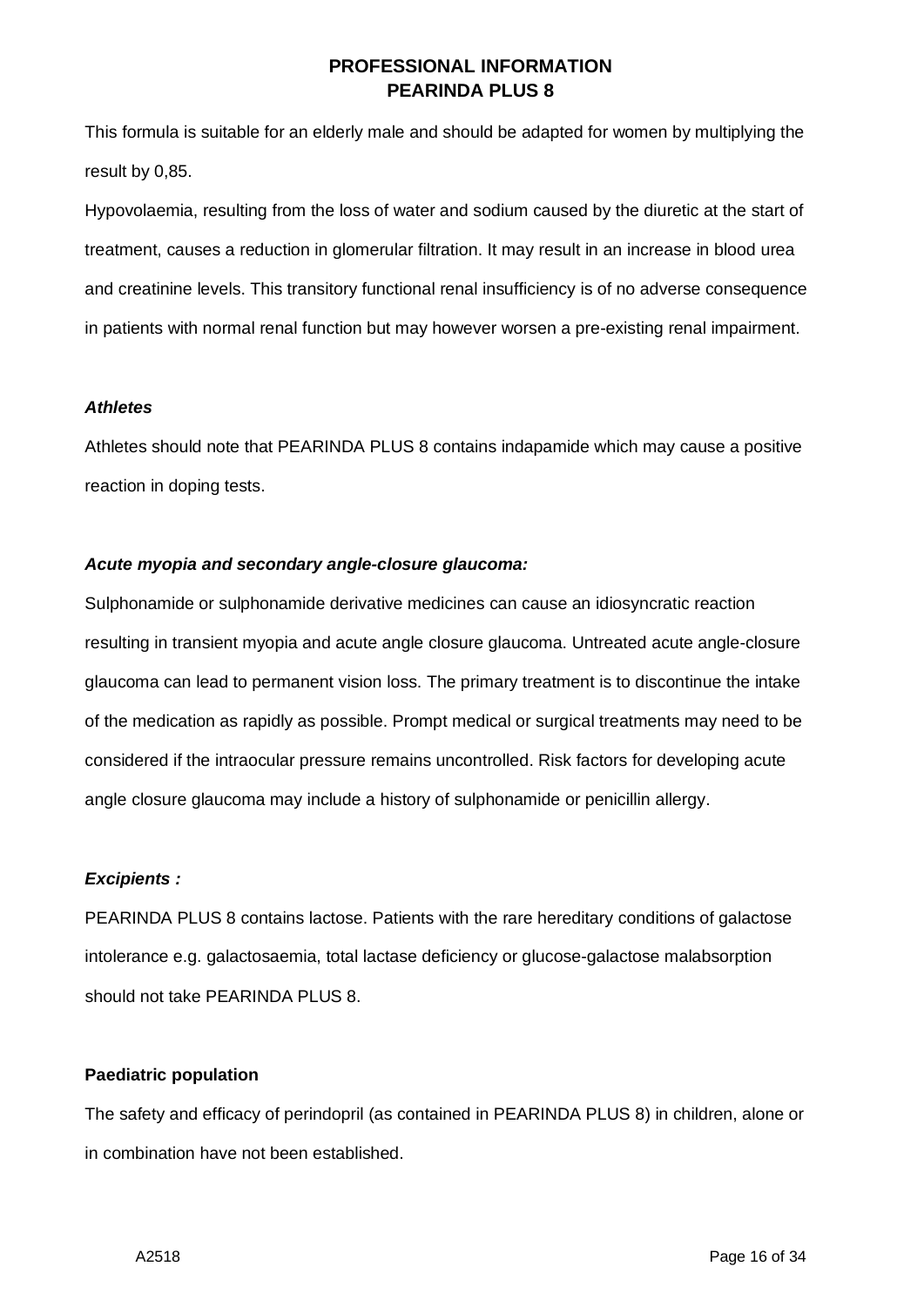### **4.5 Interaction with other medicines and other forms of interaction**

#### **Concomitant use of PEARINDA PLUS 8 is contraindicated:**

#### **Linked to perindopril:**

#### *Fluoroquinolones:*

Concomitant use of fluoroquinolones and ACE inhibitors/angiotensin receptor blockers may precipitate acute kidney injury. The mechanism of the possible interaction between the different classes of medicines, over and above different mechanisms of kidney damage, is unknown (see section 4.3).

#### *Lithium***:**

Reversible increases in serum lithium concentrations and toxicity have been reported during concomitant administration of lithium with ACE inhibitors. The concomitant use of PEARINDA PLUS 8 with lithium is contraindicated (see section 4.3).

### *Aliskiren:*

In patients other than diabetic or impaired renal patients, risk of hyperkalaemia, worsening of renal function and cardiovascular morbidity and mortality increase (see section 4.4).

### *Extracorporeal treatments:*

Extracorporeal treatments leading to contact of blood with negatively charged surfaces such as dialysis or haemofiltration with certain high-flux membranes (e.g. polyacrylonitril membranes) and low density lipoprotein apheresis with dextran sulphate due to increased risk of severe anaphylactoid reactions (see section 4.3). If such treatment is required, consideration should be given to using a different type of dialysis membrane or a different class of antihypertensive medicine.

#### *Sacubitril/valsartan:*

The concomitant use of perindopril with sacubitril/valsartan is contraindicated as the concomitant inhibition of neprilysin and ACE may increase the risk of angioedema. Sacubitril/valsartan must not be started until 36 hours after taking the last dose of perindopril therapy. Perindopril therapy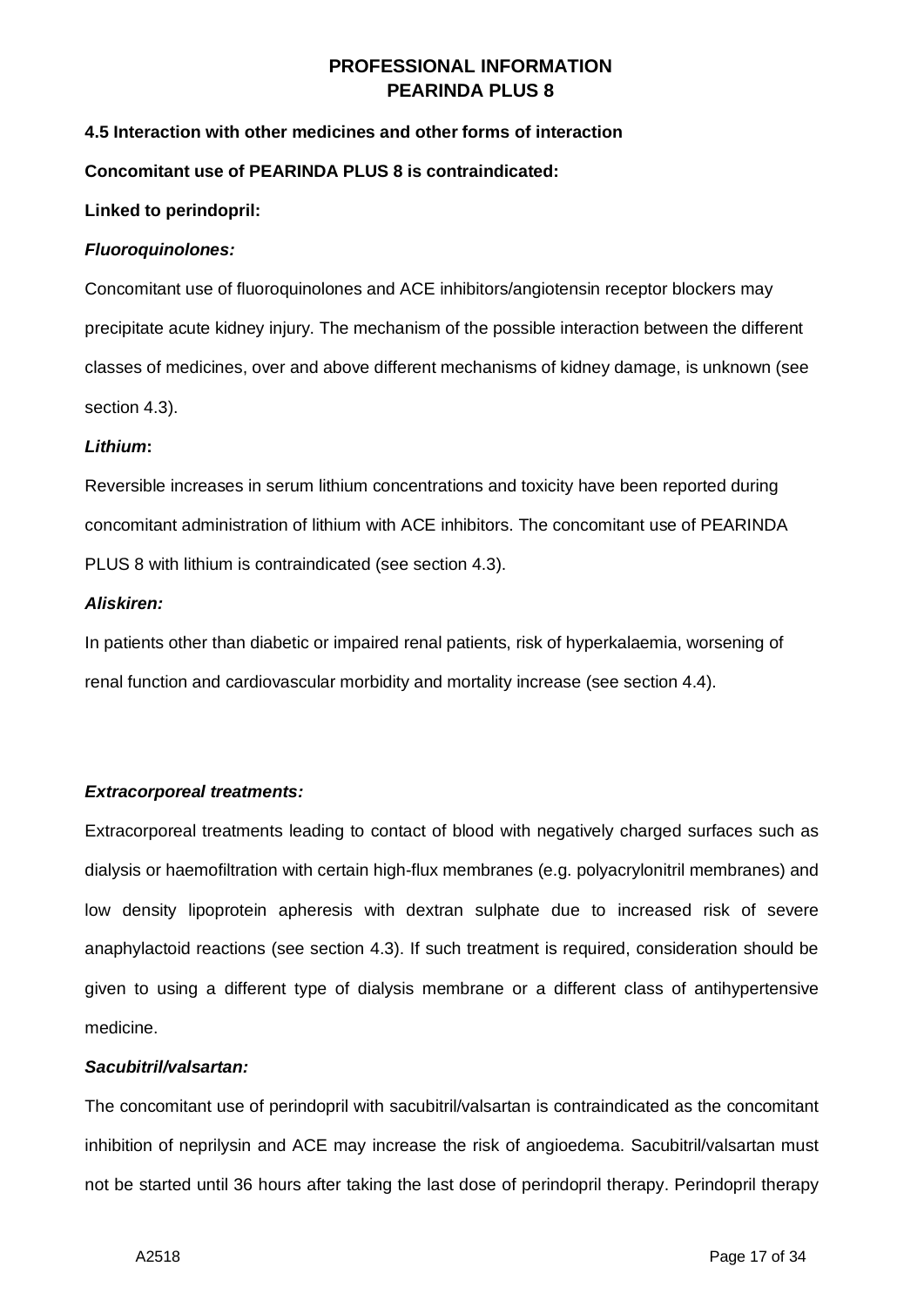must not be started until 36 hours after the last dose of sacubitril/valsartan (see sections 4.3 and 4.4).

#### **Concomitant use not recommended:**

#### **Linked to perindopril:**

#### *Concomitant therapy with ACE inhibitor and angiotensin-receptor blocker:*

In patients with established atherosclerotic disease, heart failure, or with diabetes with end organ damage, concomitant therapy with an ACE inhibitor and angiotensin-receptor blocker is associated with a higher frequency of hypotension, syncope, hyperkalaemia, and worsening renal function (including acute renal failure) as compared to use of a single renin-angiotensinaldosterone system agent. Dual blockade (e.g., by combining an ACE inhibitor with an angiotensin II receptor antagonist) should be limited to individually defined cases with close monitoring of renal function, potassium levels, and blood pressure (see section 4.4).

#### *Estramustine:*

Risk of increased adverse effects such as angioneurotic oedema (angioedema).

# *Potassium-sparing diuretics (e.g. triamterene, amiloride), potassium supplements or potassium-containing salt substitutes:*

Hyperkalaemia (potentially lethal), especially in conjunction with renal impairment (additive hyperkalaemic effects).

The combination of PEARINDA PLUS 8 with the above-mentioned medicines is not recommended (see section 4.4). If concomitant use is nonetheless indicated, they should be used with caution and with frequent monitoring of serum potassium. For use of spironolactone in heart failure, see *Concomitant use that requires special care*, below.

### **Co-trimoxazole (trimethoprim/sulfamethoxazole)**

Patients concomitantly taking co-trimoxazole may be at increased risk for hyperkalaemia (see section 4.4).

### **Concomitant use which requires special care:**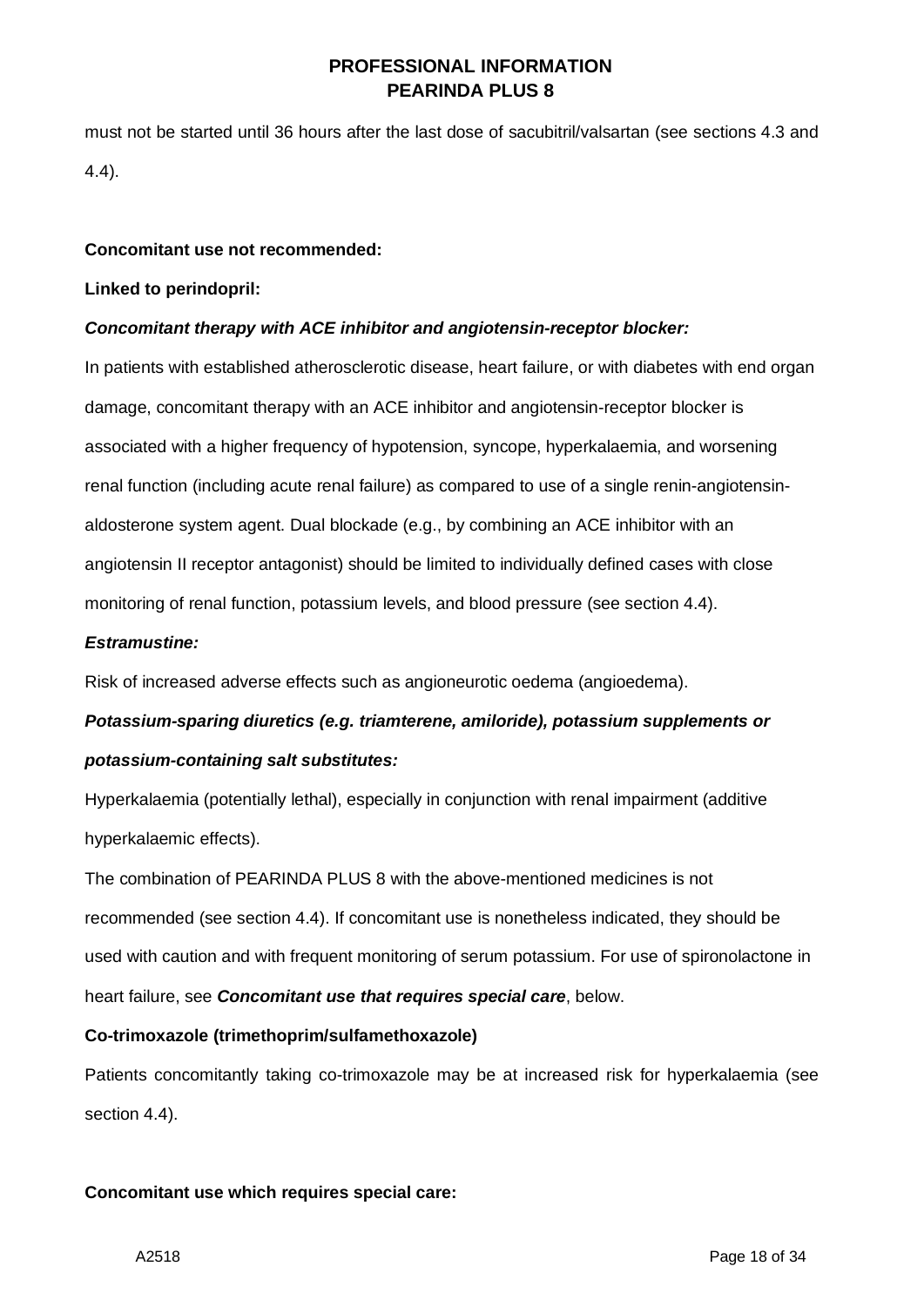### **Linked to the combination of perindopril and indapamide:**

### *Baclofen:*

The antihypertensive effect may be potentiated. Monitor blood pressure and adapt antihypertensive dose if necessary.

### **Linked to perindopril:**

### *Medicines inducing hyperkalaemia*

Some medicines or therapeutic classes may increase the occurrence of hyperkalaemia; aliskiren, potassium salts, potassium-sparing diuretics, ACE inhibitors, angiotensin-II receptors antagonists, NSAIDs, heparins, immunosuppressant medicines such as ciclosporin or tacrolimus and trimethoprim (see section 4.3).

The combination of these medicines increases the risk of hyperkalaemia.

### *Non-steroidal anti-inflammatory medicines (NSAIDs) (including aspirin ≥ 3 g/day):*

Non-steroidal anti-inflammatory medicines (including acetylsalicylic acid at high doses): When ACE inhibitors (as in PEARINDA PLUS 8) are administered simultaneously with NSAIDs (i.e. acetylsalicylic acid at anti-inflammatory dosage regimens, COX-2 inhibitors and non-selective NSAIDs), attenuation of the antihypertensive effect may occur. Concomitant use of ACE inhibitors and NSAIDs may lead to an increased risk of worsening of renal function, including possible acute renal failure and an increase in serum potassium, especially in patients with poor pre-existing renal function. The combination should be administered with caution, especially in the elderly. Patients should be adequately hydrated and consideration should be given to monitoring renal function after initiation of concomitant therapy, and periodically thereafter.

### *Antidiabetic medicines (insulin, oral hypoglycaemic medicines)*

The use of ACE inhibitors (such as PEARINDA PLUS 8) and anti-diabetic medicines (insulins, hypoglycaemic medicines) may cause an increased blood-glucose lowering effect with a risk of hypoglycaemia. This appears to be more likely to occur during the first weeks of treatment and in patients with renal impairment.

### *Non potassium-sparing diuretics:*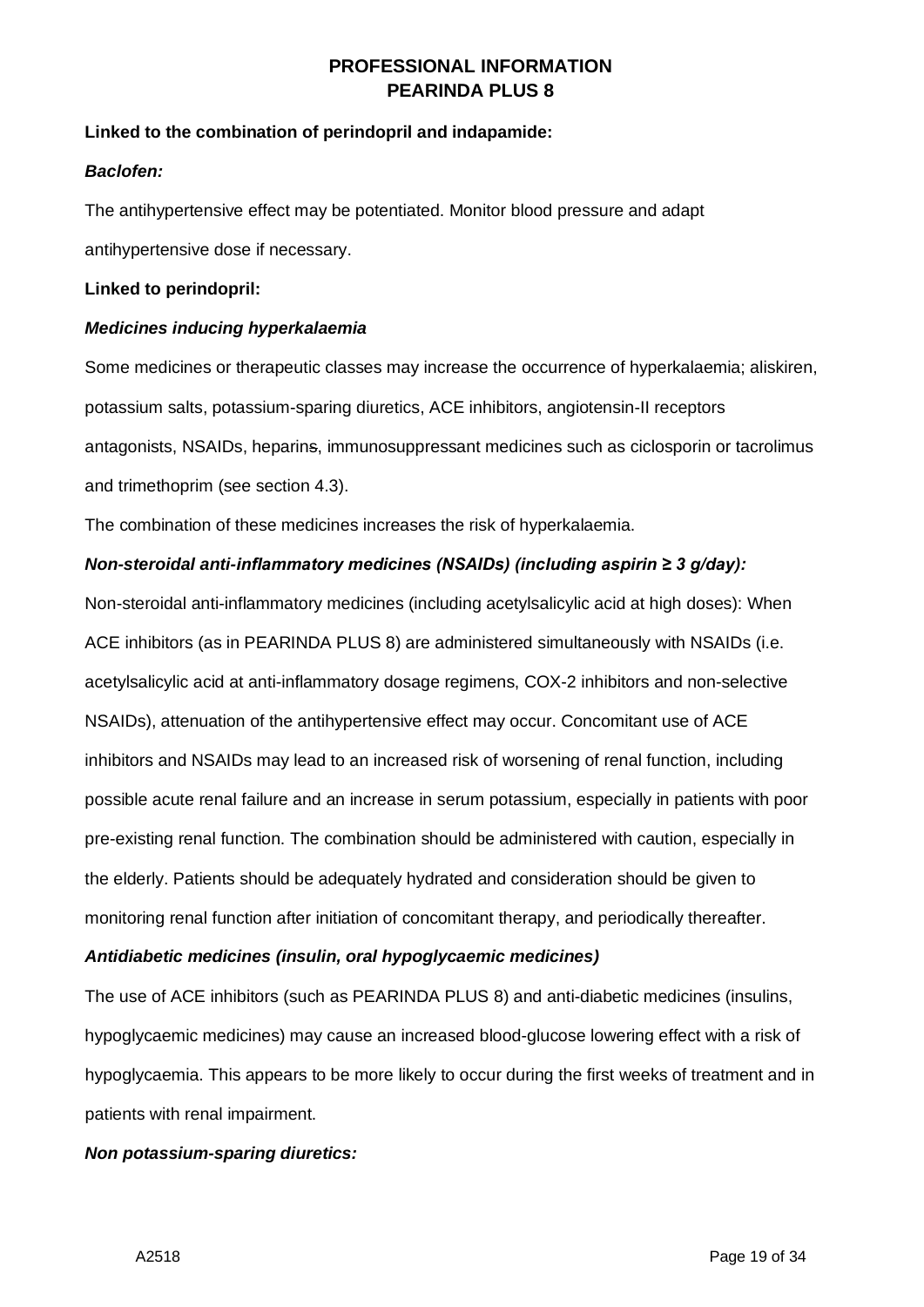Patients taking diuretics, as well as those who are volume and/or salt depleted, may experience excessive reduction in blood pressure after initiation of therapy with an ACE inhibitor. The possibility of hypotensive effects can be reduced by discontinuation of the diuretic, or by increasing volume or salt intake prior the initiation of treatment. In arterial hypertension, where previous diuretic treatment has caused salt/volume depletion, the diuretic must be discontinued prior initiation of treatment with the ACE inhibitor. In diuretic-treated congestive heart failure, an ACE-inhibitor should be initiated at a very low dose, possibly after reducing the dose of the associated non-potassium sparing diuretic. In all cases, renal function (creatinine levels) must be monitored during the first few weeks of ACE inhibitor therapy.

### *Potassium-sparing diuretics (eplerenone, spironolactone):*

With eplerenone or spironolactone at doses between 12,5 mg to 50 mg per day and with low doses of ACE inhibitors:

Concomitant use of potassium-sparing diuretics in patients with class II-IV heart failure (NYHA) with ejection fraction < 40 %, and who have previously been treated with ACE inhibitors and loop diuretics have a high risk of hyperkalaemia, which may be fatal. Before initiating the combination, the absence of hyperkalaemia and renal impairment needs to be confirmed.

Close monitoring of potassium and creatinine is recommended in the first month of treatment, once a week initially, and monthly thereafter.

### *Racecadotril:*

ACE inhibitors (e.g. perindopril) are known to cause angioedema. This risk may be elevated when used concomitantly with racecadotril (a product used against acute diarrhoea).

# *mTOR inhibitors (e.g. sirolimus, everolimus, temsirolimus):*

Patients concomitantly taking mTOR inhibitors therapy may be at an increased risk for angioedema (see section 4.4).

### **Linked to Indapamide:**

### *Torsades de pointes inducing medicines:*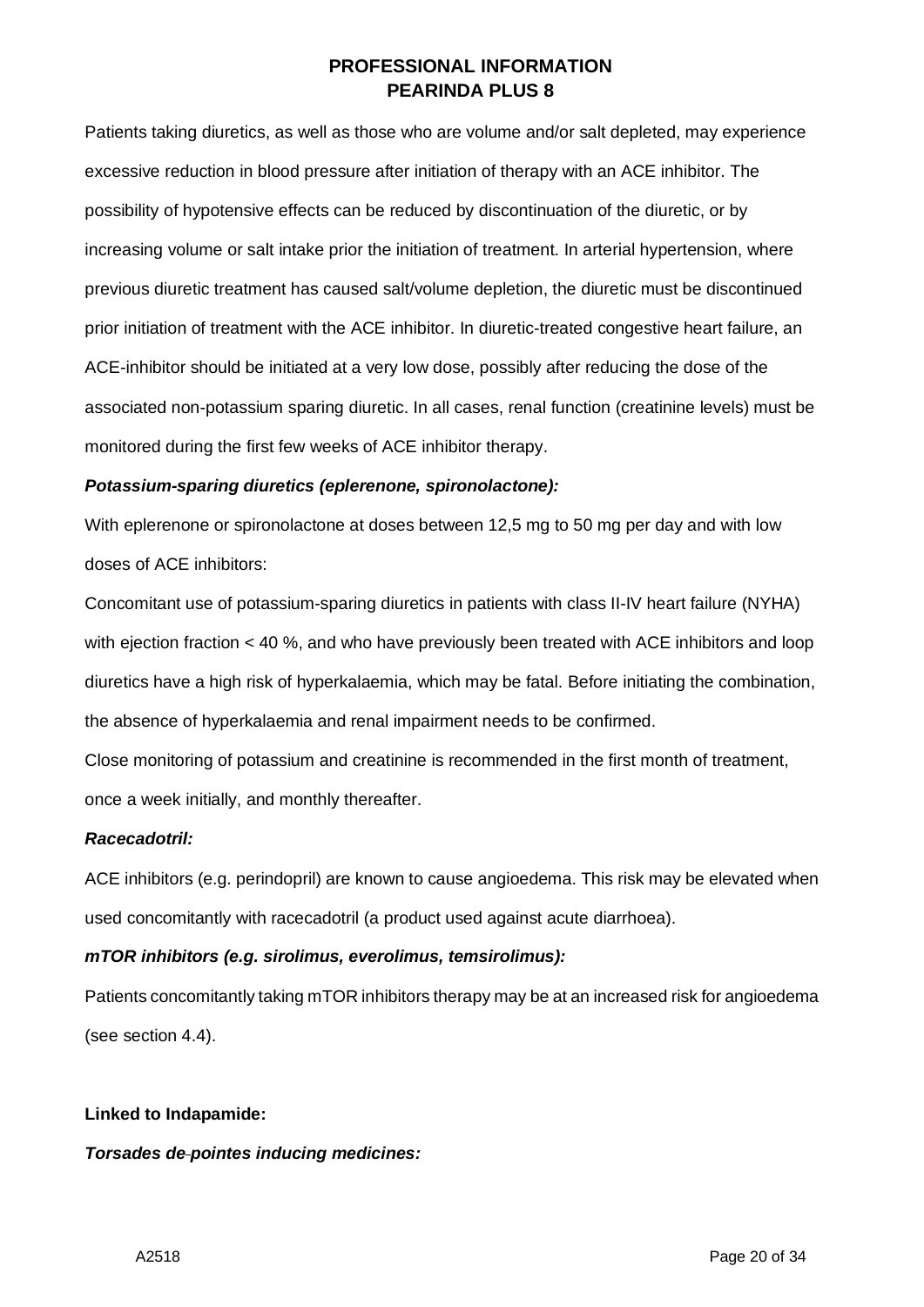Due to the risk of hypokalaemia, indapamide (as in PEARINDA PLUS 8), should be administered with caution when associated with medicines known to induce *torsades de pointes* such as class IA antidysrhythmic medicines (quinidine, hydroquinidine, disopyramide), class III antidysrhythmic medicines (amiodarone, dofetilide, ibutilide, bretylium, sotalol), some neuroleptics

(chlorpromazine, cyamemazine,

levomepromazine, thioridazine, trifluoperazine), benzamides (amisulpride, sulpiride, sultopride, tiapride), butyrophenones (droperidol, haloperidol), other neuroleptics (pimozide), other medicines such as bepridil, cisapride, diphemanil, IV erythromycin, halofantrine, mizolastine, moxifloxacin, pentamidine, sparfloxacin, IV vincamine, astemizole, terfenadine and methadone. Prevention of low potassium levels and correction if necessary: monitoring of the QT interval.

# *Other potassium-lowering medicines causing hypokalaemia: Amphotericin B (IV), glucoand mineralo-corticoids (systemic route), tetracosactide, stimulant laxatives:*

Increased risk of hypokalaemia (additive effect). Potassium levels should be monitored, and corrected if necessary, particular consideration is required in patients treated with cardiac glycosides. Non stimulant laxatives should be used.

# *Digoxin:*

Low potassium levels favour the toxic effects of digoxin. Potassium levels and EGC should be monitored and treatment reconsidered if necessary.

### *Allopurinol:*

Concomitant treatment with indapamide (as in PEARINDA PLUS 8) may increase the incidence of hypersensitivity reactions to allopurinol.

### **Concomitant use which requires some care:**

# **Linked to the combination of perindopril and indapamide:**

# *Imipramine-like antidepressants (tricyclics), neuroleptics:*

Increased antihypertensive effect and increased risk of orthostatic hypotension (additive effect).

# **Linked to Perindopril:**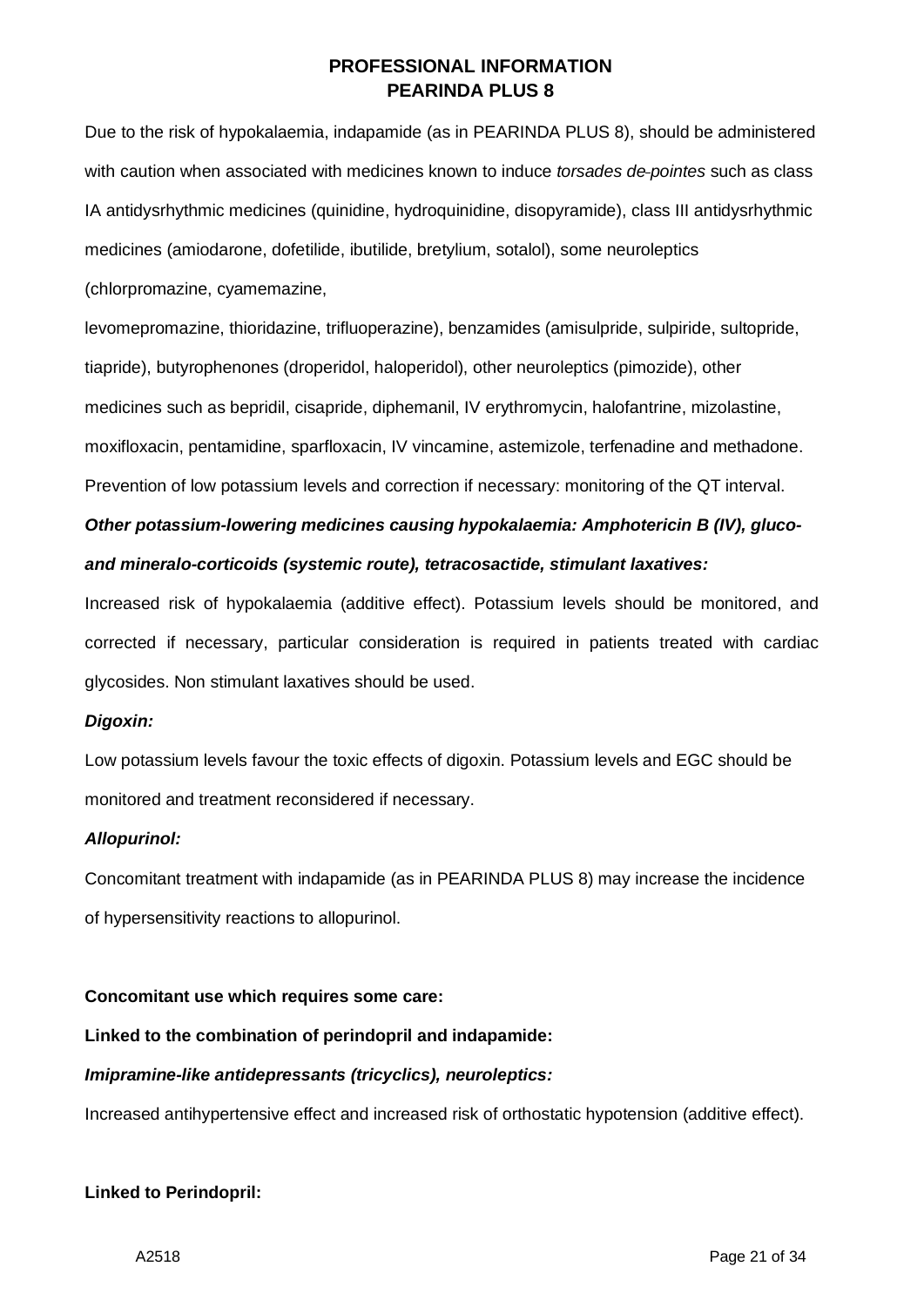### *Dual blockade of the RAAS with ARBs, ACE inhibitors, or aliskiren:*

Clinical trial data have shown that dual blockade of the renin-angiotensin-aldosterone system (RAAS) through the combined use of ACE inhibitors, angiotensin II receptor blockers or aliskiren is associated with a higher frequency of adverse events such as hypotension, hyperkalaemia and decreased renal function (see sections 4.3 and 4.4).

### *Antihypertensive medicines and vasodilators:*

Concomitant use of these medicines may increase the hypotensive effects of perindopril (as in PEARINDA PLUS 8). Concomitant use with nitroglycerin and other nitrates, or other vasodilators, may further reduce blood pressure.

# *Allopurinol, cytostatic or immunosuppressive medicines, systemic corticosteroids or procainamide:*

Concomitant use with ACE inhibitors, as in PEARINDA PLUS 8 may lead to increased risk for leucopenia.

### *Anaesthetic medicines:*

ACE inhibitors may enhance the hypotensive effects of certain anaesthetic medicines.

### *Diuretics (thiazide or loop diuretics):*

Prior treatment with high dose diuretics may result in volume depletion and in a risk of hypertension when initiating therapy with PEARINDA PLUS 8.

# *Gliptins (linagliptin, saxagliptin, sitagliptin, vildagliptin):*

There is an increased risk of angio-oedema, due to dipeptidyl peptidase IV (DPP-IV) decreased activity by the gliptin, in patients on treatment with gliptins and an ACE inhibitor, as in PEARINDA PLUS 8.

### *Sympathomimetics:*

Sympathomimetics may reduce the antihypertensive effects of ACE inhibitors.

### *Gold:*

Nitritoid reactions (symptoms include facial flushing, nausea, vomiting and hypertension) have been reported rarely in patients on therapy with injectable gold (auranofin) and concomitant ACE inhibitor therapy including perindopril (as in PEARINDA PLUS 8).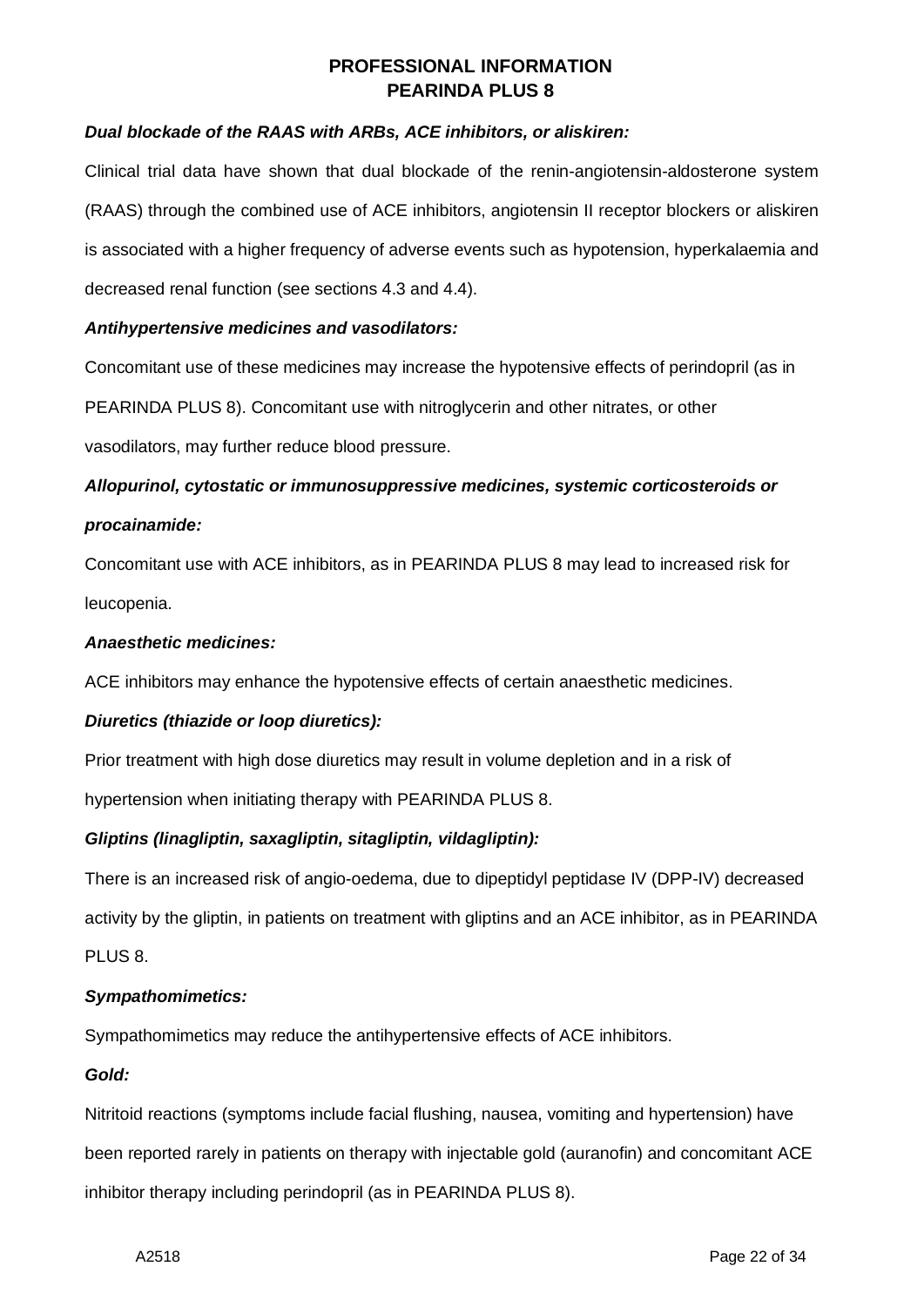### **Linked to Indapamide:**

### *Corticosteroids, tetracosactide:*

Reduction in hypertensive effect (salt and water retention due to corticosteroids).

### *Metformin:*

Lactic acidosis due to metformin caused by possible functional renal insufficiency linked to diuretics and, in particular, to loop diuretics. Do not use metformin when plasma creatinine levels exceed 135 µmol/l (15 mg/l) in men and 110 µmol/l (12 mg/l) in women.

### *Iodinated contrast media:*

In cases of dehydration caused by diuretics, there is an increased risk of acute renal insufficiency, particularly when high doses of iodinated contrast media are used. Rehydration should be carried out before the iodinated medicine is administered.

### *Calcium (salts):*

Risk of increased levels of calcium due to reduced elimination of calcium in the urine.

### *Ciclosporin:*

Risk of increased creatinine levels with no change in circulating levels of ciclosporin, even when there is no salt or water depletion.

### **4.6 Fertility, pregnancy and lactation**

### **Pregnancy**

The use of PEARINDA PLUS 8 is contraindicated during pregnancy. Pregnant women should be informed of the potential hazards to the foetus and must not take PEARINDA PLUS 8 during pregnancy (see section 4.3). Patients planning pregnancy should be changed to alternative antihypertensive treatments which have an established safety profile for use in pregnancy. When pregnancy is diagnosed, treatment with PEARINDA PLUS 8 should be stopped immediately and if appropriate, alternative therapy should be started.

Foetal exposure to ACE inhibitors during the first trimester of pregnancy has been reported to be associated with an increased risk of malformations of the cardiovascular (atrial and/or ventricular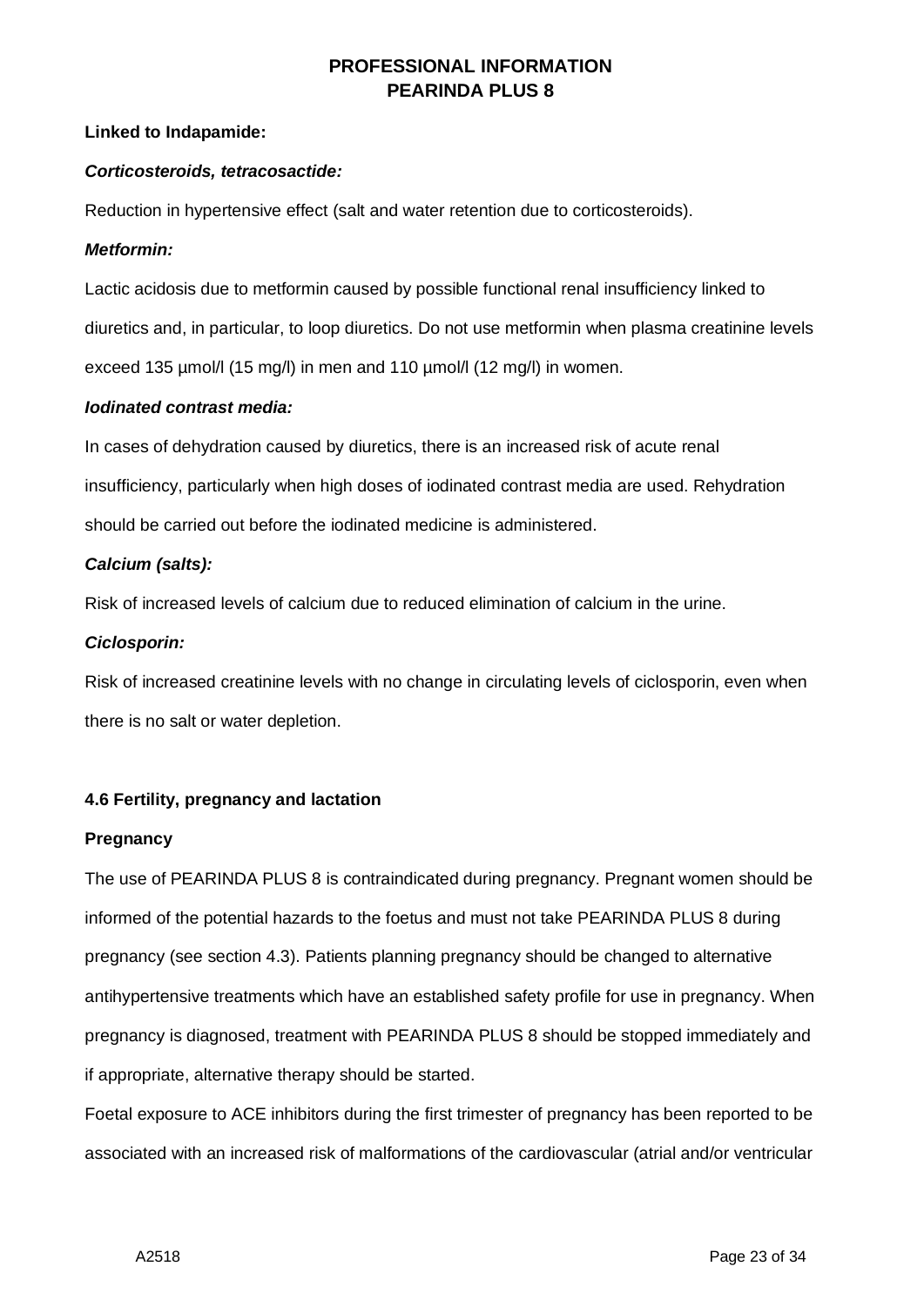septal defect, pulmonic stenosis, patent ductus arteriosus) and central nervous system (microcephaly spina bifida) and of kidney malformations.

PEARINDA PLUS 8 passes through the placenta and can be presumed to cause disturbance in foetal blood pressure regulatory mechanisms.

Oligohydramnios as well as hypotension, oliguria and anuria in newborns, have been reported after administration of ACE inhibitors during the second and third trimester. Cases of defective skull ossification have been observed. Prematurity and low birth mass can occur (see section 4.3).

Should exposure to ACE inhibitor have occurred from the second trimester of pregnancy, ultrasound check of renal function and skull is recommended. Infants whose mothers have taken ACE inhibitors should be closely observed for hypotension.

### **Breastfeeding**

The use of PEARINDA PLUS 8 is contraindicated during breastfeeding (see section 4.3).

It is unknown whether perindopril passes into breastmilk, therefore perindopril is not recommended and alternative treatments with better established safety profiles during breast-feeding are preferable,especially while nursing a newborn or preterm infant.

There is insufficient information on the excretion of indapamide/metabolites in human breast milk. Indapamide is closely related to thiazide diuretics which have been associated with a decrease or suppression of milk lactation during breastfeeding. Hypersensitivity to sulphonamide-derived medicines and hypokalaemia might occur. Indapamide is contraindicated during breastfeeding.

# *Fertility:*

Reproductive toxicity studies showed no effect on fertility in female and male rats. No effects on human fertility are anticipated.

# **4.7 Effects on ability to drive and use machines:**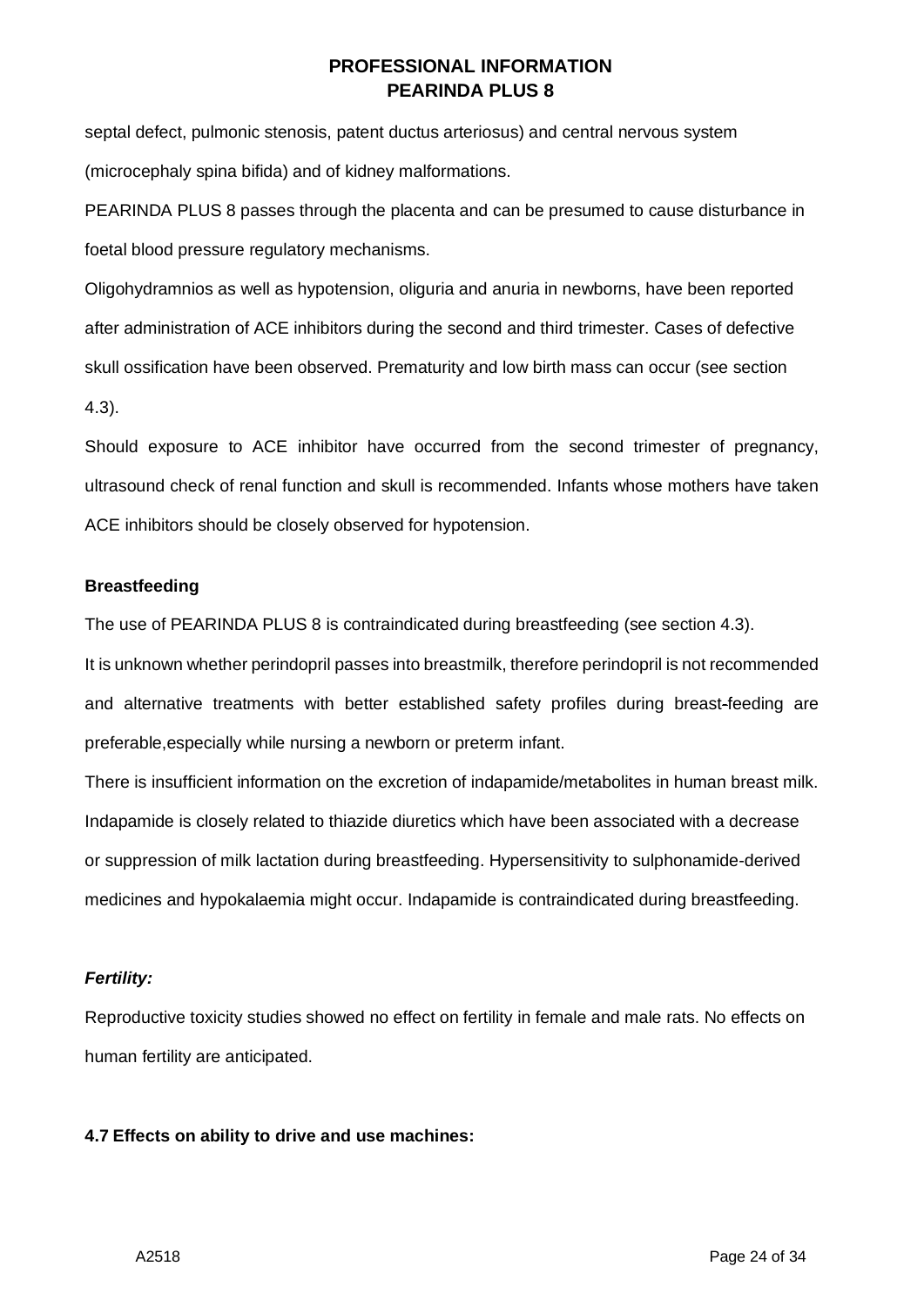Perindopril and indapamide individually, or in combination do not affect alertness but individual reactions related to low blood pressure may occur in some patients, particularly at the start of treatment or in combination with another antihypertensive medicine.

PEARINDA PLUS 8 can cause side effects such as dizziness. Caution is advised when driving or performing tasks requiring alertness until the patient knows how PEARINDA PLUS 8 affects them.

### **4.8 Undesirable effects**

### **a). Summary of the safety profile**

The administration of perindopril inhibits the renin-angiotensin-aldosterone axis and tends to reduce the potassium loss caused by indapamide.

The most commonly reported adverse reactions with perindopril and indapamide given separately are: decreased appetite, dizziness, headaches, paraesthesia, vertigo, dysgeusia, visual impairment, tinnitus, hypotension, cough, dyspnoea, abdominal pain, constipation, epigastric pain, diarrhoea, dyspepsia, nausea, vomiting, dry mouth, pruritus, rash, maculopapular rash, muscle cramps and asthenia.

# **b). Tabulated summary of adverse reactions**

### **Side effects for PEARINDA PLUS 8:**

| <b>System Organ</b> | <b>Frequency</b> | Side effects                   |
|---------------------|------------------|--------------------------------|
| <b>Class</b>        |                  |                                |
| Infections and      | Less frequent    | <b>Rhinitis</b>                |
| infestations        |                  |                                |
| Blood and           | Less frequent    | Leukopenia, decrease in        |
| lymphatic system    |                  | haemoglobin and haematocrit,   |
| disorders           |                  | bone marrow depression,        |
|                     |                  | neutropenia, anaemia, aplastic |
|                     |                  | anaemia, thrombocytopenia,     |
|                     |                  | agranulocytosis, haemolytic    |
|                     |                  | anaemia, pancytopenia          |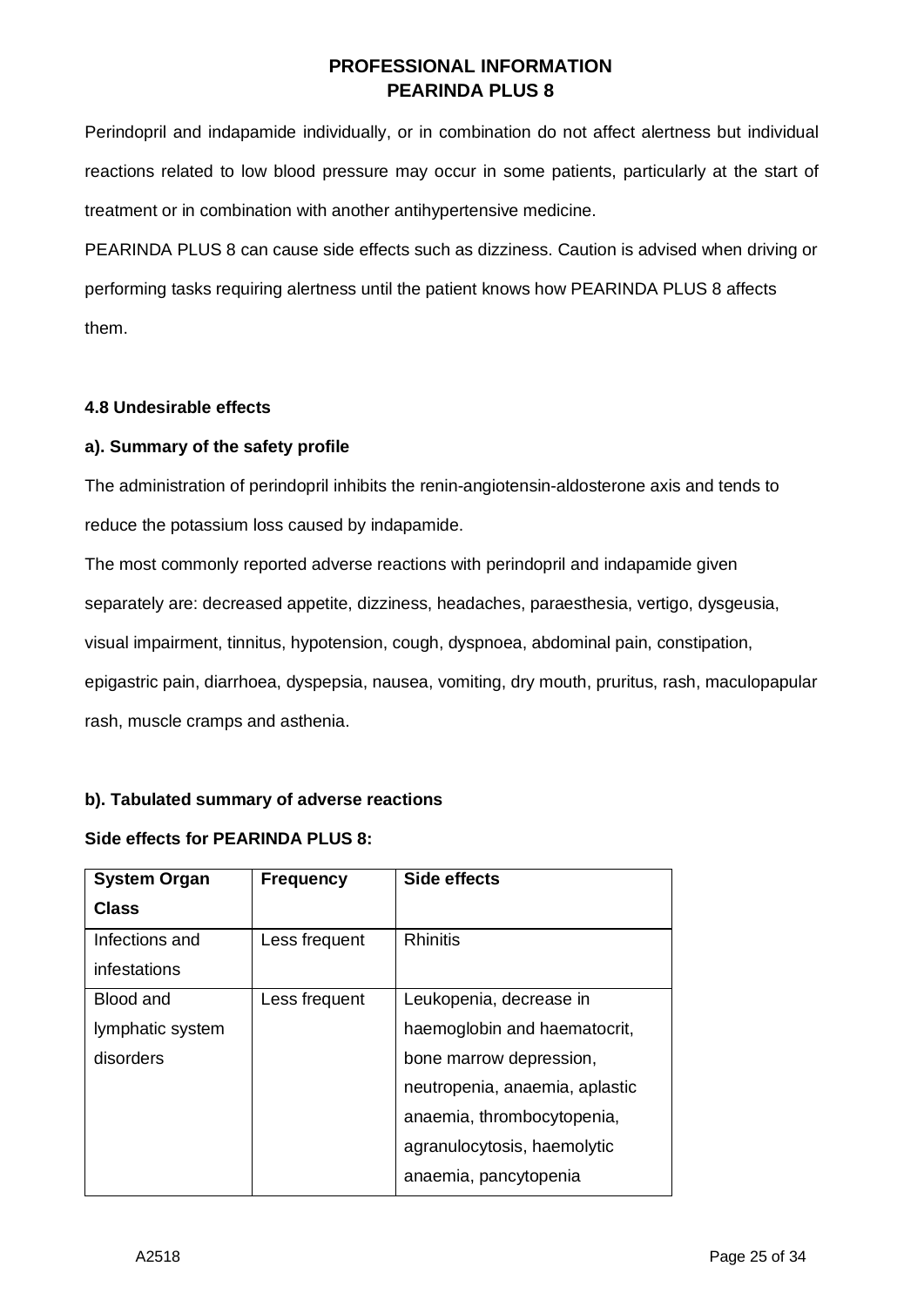| Immune system       | Less frequent | Hypersensitivity/angioedema       |
|---------------------|---------------|-----------------------------------|
| disorders           |               | reactions, anaphylaxis            |
|                     | Frequency     | Intestinal angioedema, a symptom  |
|                     | unknown       | complex has been reported which   |
|                     |               | may include: fever, vasculitis,   |
|                     |               | myalgia, arthritis/arthralgia, a  |
|                     |               | positive antinuclear              |
|                     |               | antibodies (ANA), elevated        |
|                     |               | erythrocyte sedimentation rate,   |
|                     |               | eosinophilia and leucocytosis     |
| Metabolism and      | Frequent      | Hypokalaemia, decreased           |
| nutrition disorders |               | appetite                          |
|                     | Less frequent | Hyperkalaemia, hyponatraemia,     |
|                     |               | hypovolaemia, dehydration,        |
|                     |               | increases in blood urea and blood |
|                     |               | glucose, increases in serum       |
|                     |               | creatinine, raised plasma calcium |
|                     |               | levels, hypochloraemic alkalosis, |
|                     |               | indapamide may precipitate        |
|                     |               | secondary gout, hypercalcemia,    |
|                     |               | hypoglycaemia                     |
| Psychiatric         | Less frequent | Mood alterations, sleep           |
| disorders           |               | disturbances, mental confusion    |
| Nervous system      | Frequent      | Headache, dizziness,              |
| disorders           |               | paraesthesia, vertigo             |
|                     | Less frequent | Asthenia                          |
|                     |               |                                   |
|                     | Frequency     | Syncope, somnolence               |
|                     | unknown       |                                   |
| Eye disorders       | Frequent      | Vision disturbance, visual        |
|                     |               | impairment                        |
|                     | Frequency     | Myopia, blurred vision            |
|                     | unknown       |                                   |
| Ear and labyrinth   | Frequent      | <b>Tinnitus</b>                   |
| disorders           |               |                                   |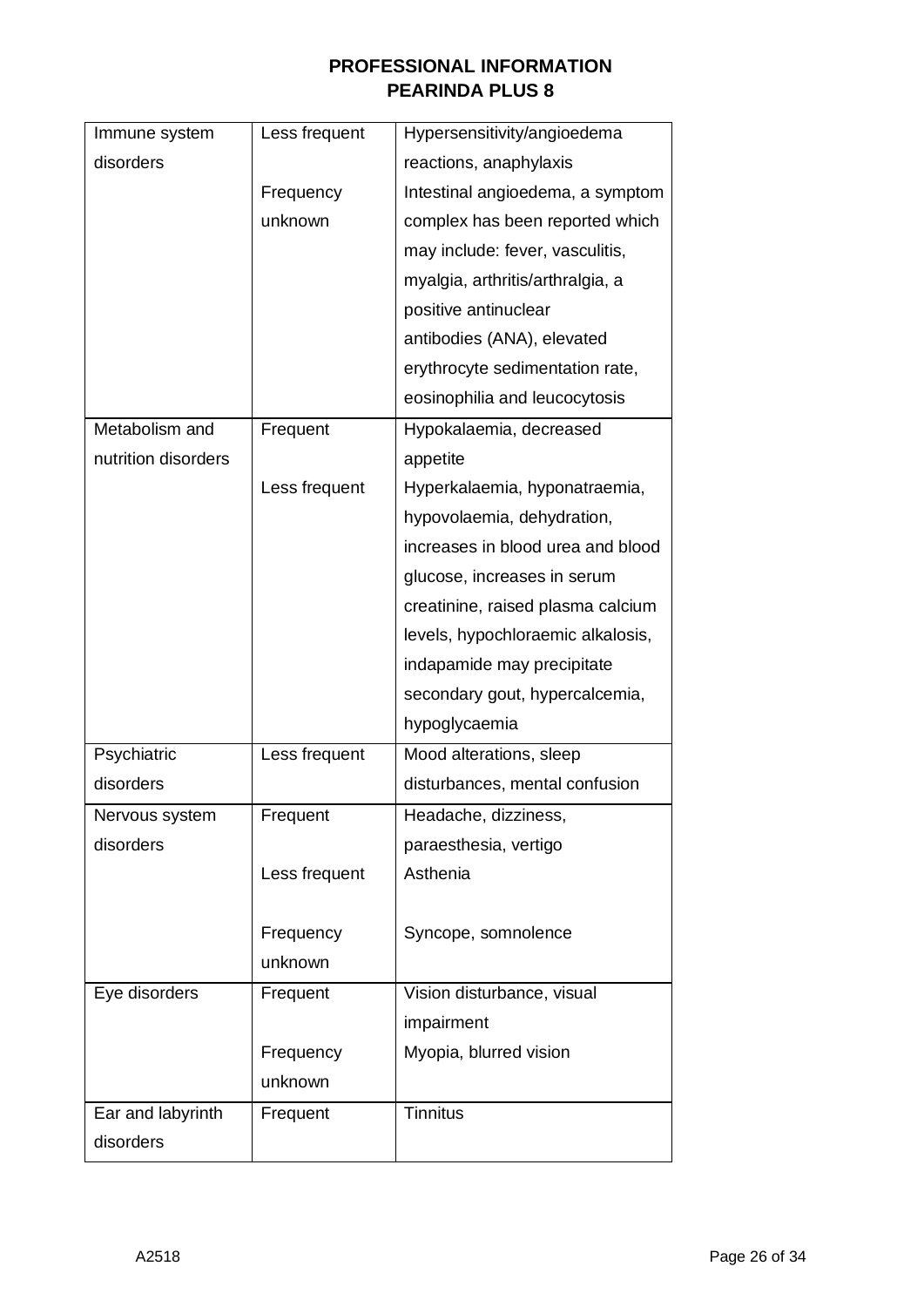| Cardiac disorders  | Less frequent | Myocardial infarction and            |
|--------------------|---------------|--------------------------------------|
|                    |               | cerebrovascular accident (stroke),   |
|                    |               | possibly secondary to excessive      |
|                    |               | hypotension in high risk patients,   |
|                    |               | palpitations, dysrhythmia including  |
|                    |               | bradycardia, ventricular             |
|                    |               | tachycardia, atrial fibrillation,    |
|                    |               | angina pectoris                      |
|                    | Frequency     | Torsades de pointes (potentially     |
|                    | unknown       | fatal)                               |
| Vascular disorders | Frequent      | Orthostatic effects, including       |
|                    |               | hypotension                          |
| Respiratory,       | Frequent      | Dry cough, dyspnoea                  |
| thoracic and       | Less frequent | Bronchospasm, sinusitis,             |
| mediastinal        |               | eosinophilic pneumonia,              |
| disorders          |               | pneumonitis, acute pulmonary         |
|                    |               | oedema                               |
| Gastrointestinal   | Frequent      | Diarrhoea, nausea, abdominal         |
| disorders          |               | pain, indigestion, vomiting, taste   |
|                    |               | disturbances, dry mouth,             |
|                    |               | constipation, epigastric pain,       |
|                    |               | anorexia                             |
|                    | Less frequent | <b>Pancreatitis</b>                  |
| Hepatobiliary      | Less frequent | Jaundice, increases in liver         |
| disorders          |               | enzymes, increases in serum          |
|                    |               | bilirubin, hepatitis (hepatocellular |
|                    |               | or cholestatic)                      |
|                    | Frequency     | Hepatic encephalopathy               |
|                    | unknown       |                                      |
|                    |               |                                      |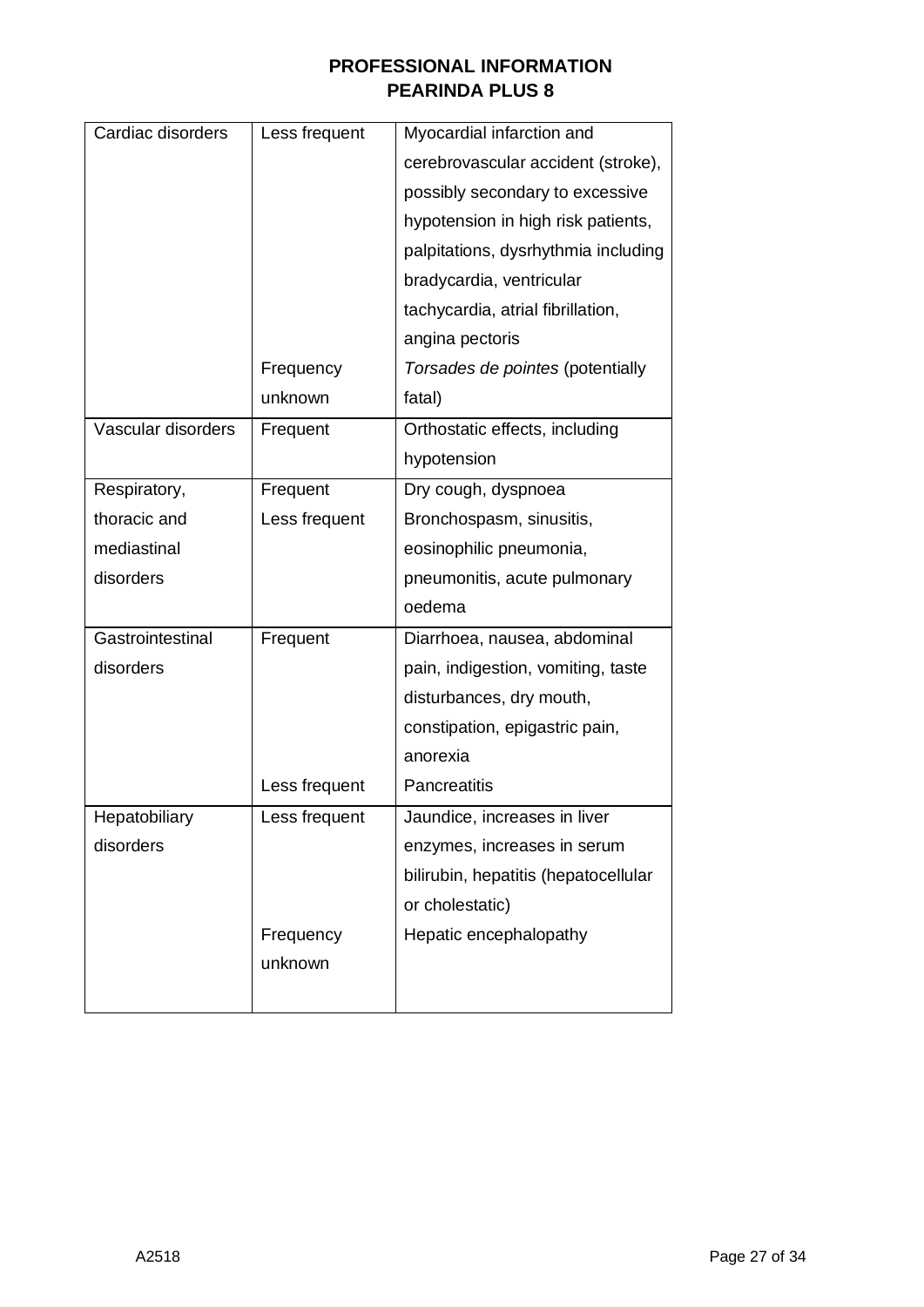| Skin and           | Frequent      | Pruritus, maculopapular eruptions, |
|--------------------|---------------|------------------------------------|
| subcutaneous       |               | skin rash                          |
| tissue disorders   | Less frequent | Urticaria, diaphoresis, alopecia,  |
|                    |               | psoriasis, severe skin disorders   |
|                    |               | including pemphigus, toxic         |
|                    |               | epidermal necrolysis, Stevens-     |
|                    |               | Johnson syndrome and               |
|                    |               | erythema multiforme,               |
|                    |               | photosensitivity or other          |
|                    |               | dermatological manifestations,     |
|                    |               | purpura, possible aggravation of   |
|                    |               | pre-existing acute disseminated    |
|                    |               | lupus erythematosus, vasculitis,   |
|                    |               | pseudoporphyria, hyperhidrosis     |
|                    | Frequency     | Pemphigoid                         |
|                    | unknown       |                                    |
| Musculoskeletal,   | Frequent      | Muscle cramps                      |
| connective tissue  |               |                                    |
| and bone disorders |               |                                    |
| Renal and urinary  | Less frequent | Uraemia, oliguria, anuria, renal   |
| disorders          |               | dysfunction, renal insufficiency,  |
|                    |               | proteinuria, acute renal failure   |
| Reproductive       | Less frequent | Impotence, erectile dysfunction    |
| system and breast  |               |                                    |
| disorders          |               |                                    |
| General disorders  | Less frequent | Sweating, chest pain, malaise,     |
| and administrative |               | peripheral oedema, pyrexia,        |
| site conditions    |               | fatigue                            |
| Investigations     | Frequency     | Electrocardiogram QT prolonged,    |
|                    | unknown       | increased blood uric acid, fall,   |
|                    |               | increased blood bilirubin          |

Reporting of suspected adverse reactions

Reporting suspected adverse reactions after authorisation of the medicine is important. It allows continued monitoring of the benefit/risk balance of the medicine. Healthcare providers are asked to report any suspected adverse reactions to SAHPRA via the "**6.04 Adverse Drug Reaction**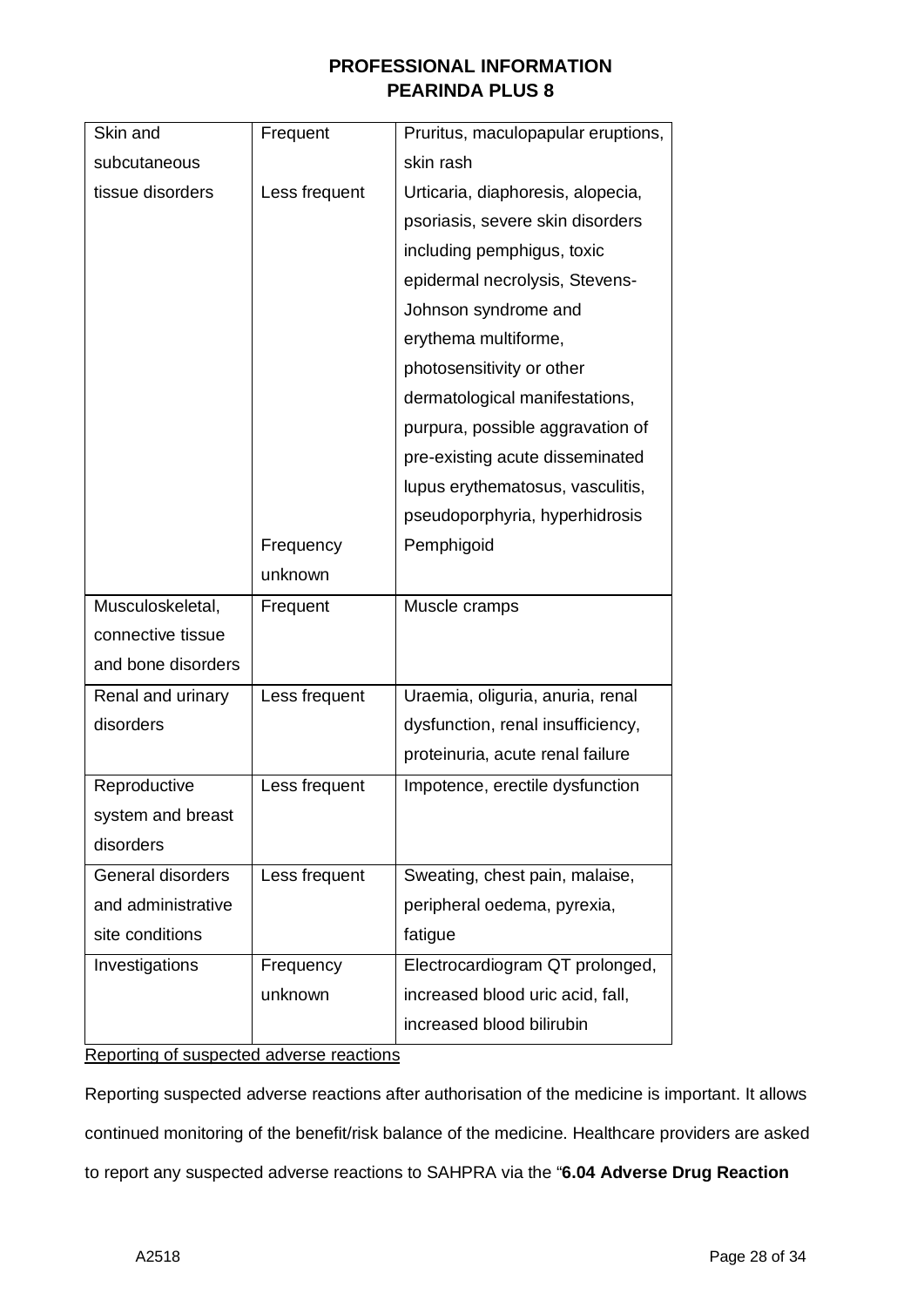**Reporting Form**", found online under SAHPRA's publications:

<https://www.sahpra.org.za/Publications/Index/8>

### **4.9 OVERDOSE**

### **Signs and symptoms:**

The most likely adverse reaction in cases of overdose is hypotension, sometimes associated with nausea, vomiting, cramps, dizziness, sleepiness, mental confusion, oliguria which may progress to anuria (due to hypovolaemia). Salt and water disturbances (low sodium levels, low potassium levels) may occur.

### **Management of overdose:**

The first measures to be taken consist of rapidly eliminating the product(s) ingested by administration of activated charcoal, then restoring fluid and electrolyte balance in a specialised centre until they return to normal. If marked hypotension occurs, this can be treated by placing the patient in supine position with the head lowered. If necessary, an intravenous infusion may be used. Perindoprilat, the active form of perindopril, can be dialysed.

### **5. PHARMACOLOGICAL PROPERTIES**

### **5.1 Pharmacodynamic properties**

Pharmacotherapeutic group: ATC code: C09BA04 perindopril and diuretics Pharmacological classification: A 7.1.3 Other hypotensives.

### **Mechanism of action**

PEARINDA PLUS 8 is a combination of perindopril *tert*-butylamine, an angiotensin converting enzyme inhibitor, and indapamide, a chlorosulphamoyl diuretic.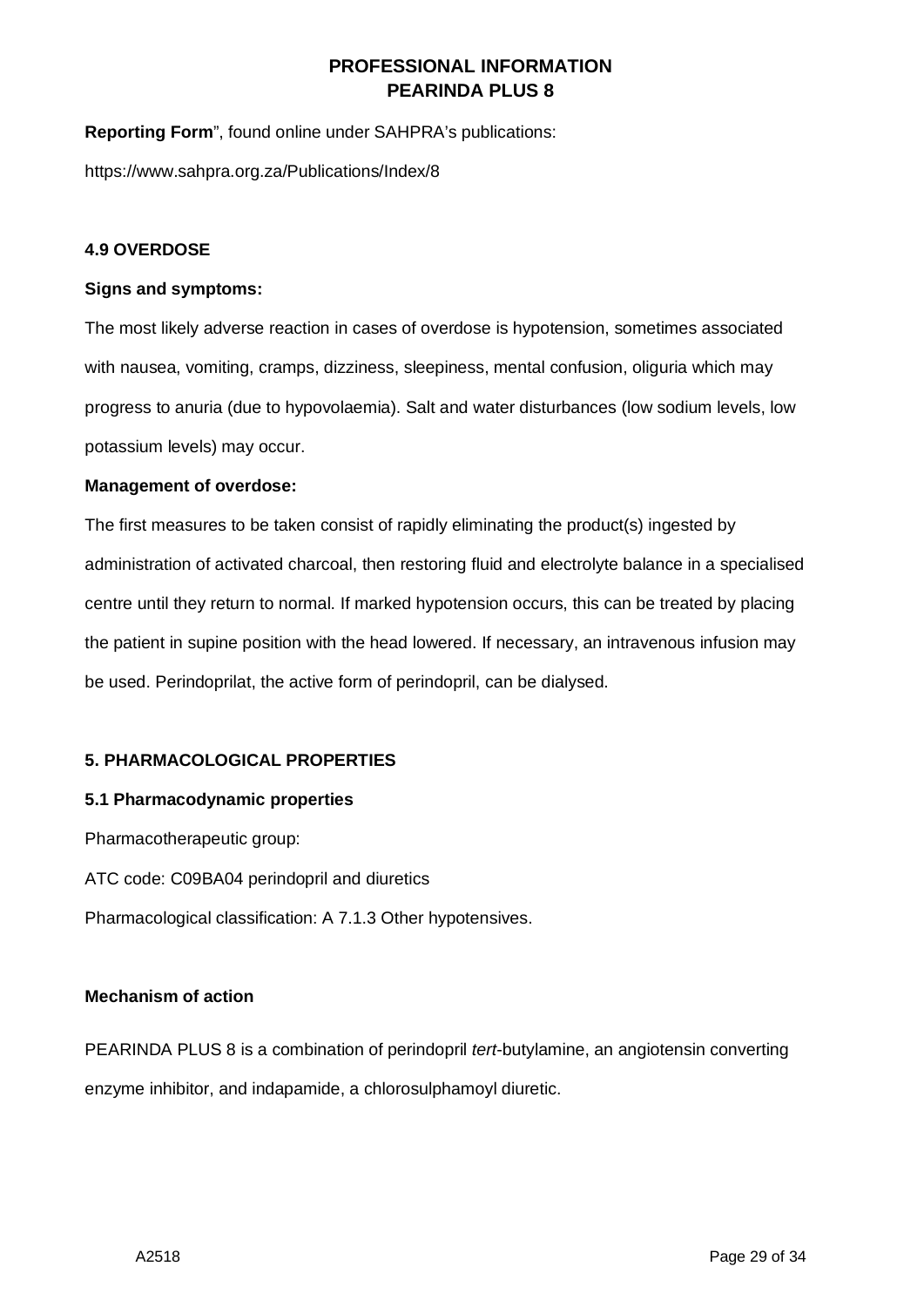The pharmacological properties are derived from those of each of the components taken separately, in addition to those due to the additive synergic action of the two components when combined.

### **Perindopril:**

Perindopril inhibits angiotensin l- converting enzyme (ACE) activity through its active metabolite, perindoprilat. The other metabolites are inactive. It is a specific non-sulphydryl competitive ACE inhibitor. It inhibits the conversion of the relatively inactive angiotensin l to angiotensin ll. Angiotensin II is a potent vasoconstrictor and stimulates the release of aldosterone by the adrenal cortex. Decreased angiotensin II levels results in a decrease in vasopressor activity, increased plasma renin activity and a reduction in aldosterone secretion, which may result in small increases in serum potassium.

Since ACE inactivates bradykinin, inhibition of ACE also results in an increased activity of circulating and local kallikrein-kinin systems (and thus also activation of the prostaglandin system).

A reduction in systolic and diastolic blood pressures in both supine and standing positions is observed. The antihypertensive activity is maximal between 4 and 6 hours after a single dose and is sustained for at least 24 hours.

In terms of trough versus peak blood pressure effect, the trough effect ranges between  $75 - 100$ % of peak effects.

#### **Indapamide:**

Indapamide is a sulphonamide derivative with an indole ring, pharmacologically related to the thiazide group of diuretics. Indapamide inhibits the reabsorption of sodium in the cortical dilution segment. It increases the urinary excretion of sodium and chlorides.

Prolonged use of indapamide has been shown to be associated with a reduction in left ventricular mass in hypertensive patients.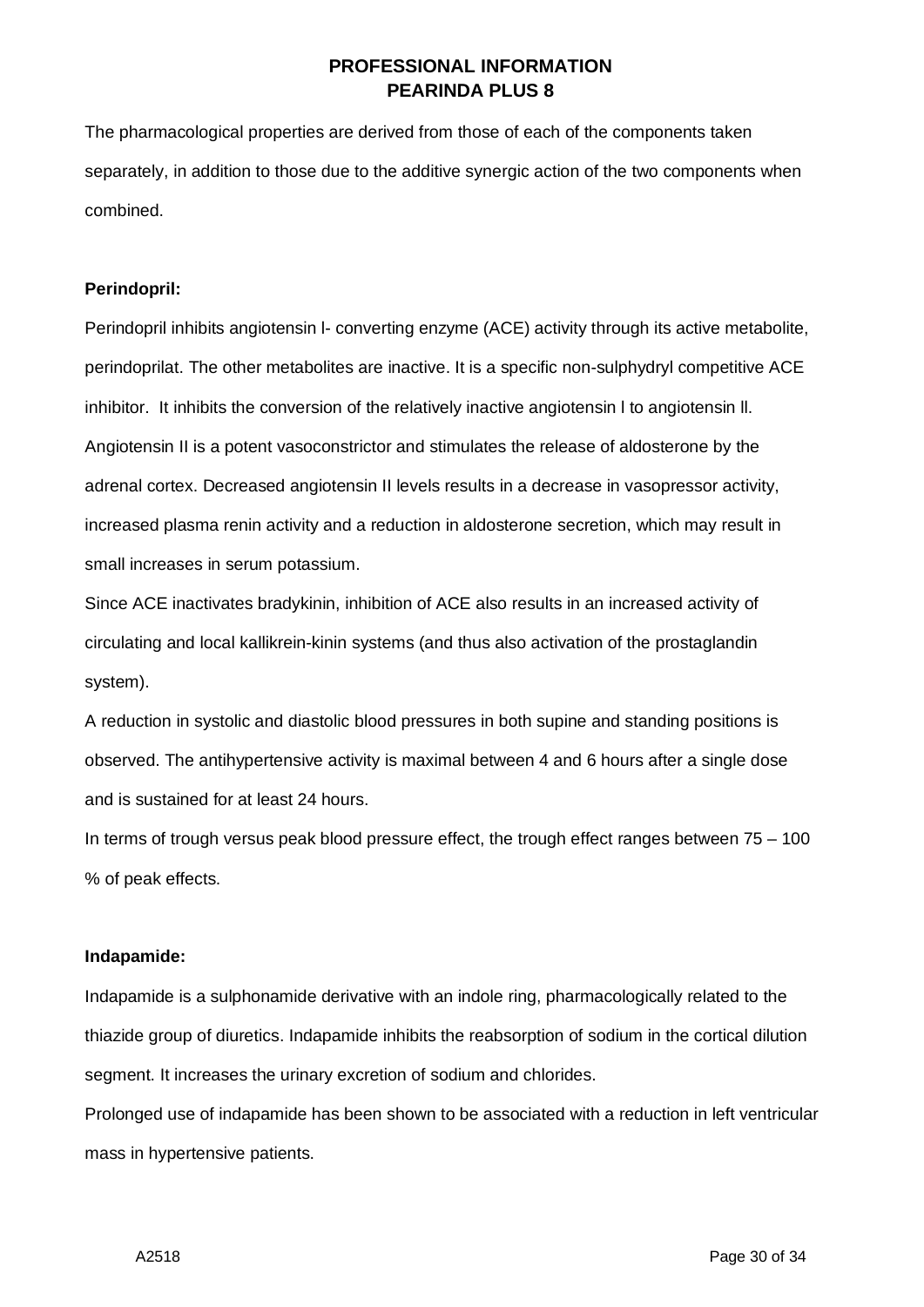### **5.2 Pharmacokinetic properties**

### **Perindopril**

### **Absorption :**

Perindopril is well absorbed after oral doses with a bioavailability of about 65 to 75 %, and reaching peak plasma concentration within 1 hour. Perindopril is a pro-drug and 30 to 50 % of systemically available perindopril is transformed to the active metabolite perindoprilat. In addition to active perindoprilat, perindopril yields inactive metabolites (glucuronides of perindopril and perindoprilat, dehydrated perindopril, and diastereomers of dehydrated perindoprilat). Peak plasma concentrations of perindoprilat are achieved within 3 to 4 hours of an oral dose of perindopril and peak pharmacological activity is obtained within 4 to 6 hours. The presence of food does not affect the rate or extent of absorption of perindopril, but it is reported to reduce the conversion of perindopril to perindoprilat (see section 4.2).

### **Distribution:**

Perindopril and perindoprilat have a low volume of distribution. The plasma protein binding of perindoprilat is about 10 to 20 %. Perindoprilat binds to angiotensin converting enzyme at both plasma and tissue levels.

### **Biotransformation:**

Perindopril is extensively metabolised in the liver to perindoprilat and inactive metabolites, including glucuronides.

### **Elimination:**

Perindopril is mainly excreted in the urine as unchanged perindopril (the elimination half-life is about 1 hour), as perindoprilat, and as other metabolites. The remainder is excreted in the faeces. Perindoprilat has a biphasic elimination with a distribution half-life of about 5 hours and an elimination half-life of 25 to 30 hours or longer. The latter half-life probably represents strong binding to angiotensin-converting enzyme.

Elimination of perindoprilat is slower in the elderly, as well as in patients with heart failure. In such patients, dosage adjustment should be made in relation to the degree of reduction in creatinine clearance. Dialysis clearance of perindoprilat is equal to 70 ml/min.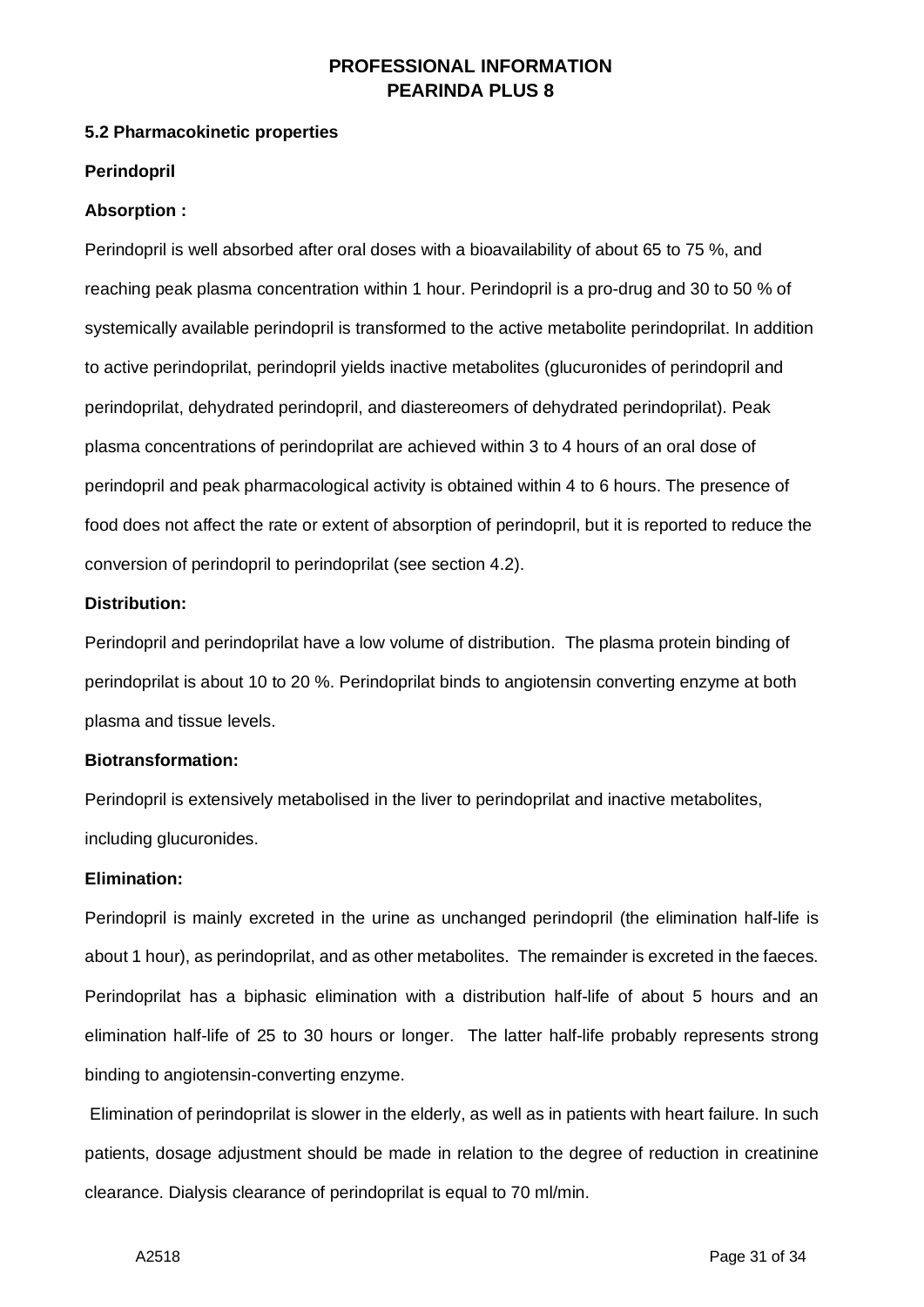Perindoprilat excretion is decreased in renal impairment. Both perindopril and perindoprilat are removed by dialysis.

Dosage adjustment in renal insufficiency patients is desirable depending on the degree of impairment (creatinine clearance) (see section 4.2). Perindopril kinetics is modified in patients with cirrhosis: hepatic clearance of the parent molecule is reduced by half. However, the quantity of perindoprilat formed is not reduced and therefore no dosage adjustment is required.

### **Linearity/non-linearity:**

A linear relationship has been demonstrated between the dose of perindopril and its plasma exposure.

# **Pharmacokinetics in special patient groups:**

# *Elderly:*

Elimination of perindoprilat is decreased in the elderly, and also in patients with heart or renal failure.

# *Patients with renal impairment:*

As plasma exposure to perindoprilat (AUC) is significantly increased in patients with moderate renal impairment, dosage adjustment in renal insufficiency is desirable depending on the degree of impairment (creatinine clearance).

### *In case of dialysis:*

Dialysis clearance of perindoprilat is equal to 70 ml/min.

# *In patients with cirrhosis:*

Perindopril kinetics are modified in patients with cirrhosis: hepatic clearance of the parent molecule is reduced by half. However, the quantity of perindoprilat formed is not reduced and therefore no dosage adjustment is required.

### **Paediatric population:**

The safety and efficacy of perindopril (as contained in PEARINDA PLUS 8) in children, alone or in combination have not been established. (see section 4.4)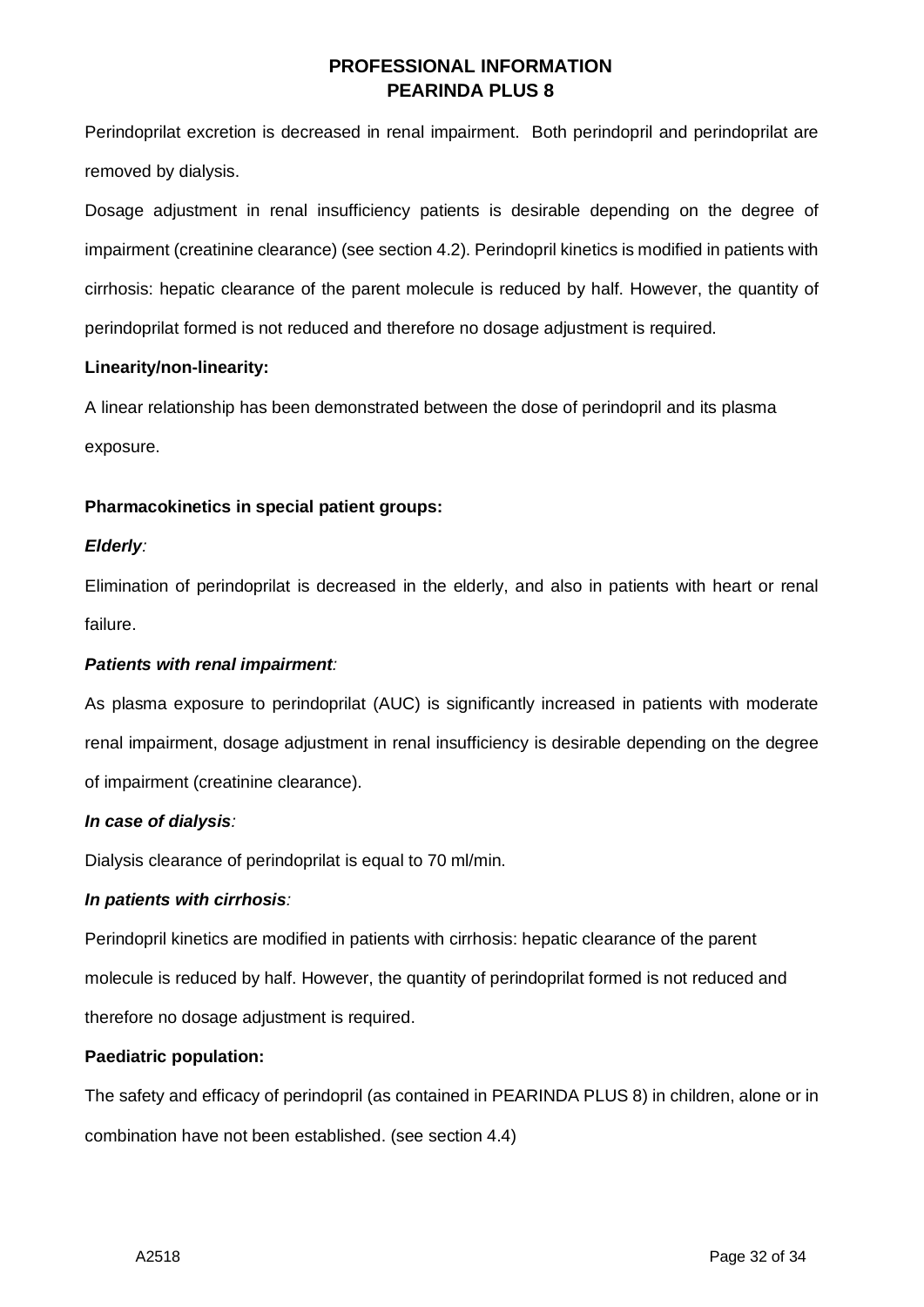### **Indapamide:**

### **Absorption**

Indapamide is well absorbed from the digestive tract. The peak plasma level is reached in humans

approximately one hour after oral administration of the product.

### **Distribution:**

Indapamide is strongly bound to plasma proteins. Plasma protein binding is 79 %.

### **Biotransformation and elimination:**

Indapamide is extensively metabolised in the liver.

The elimination half-life is between 14 and 24 hours (average 18 hours).

Repeated administration does not produce accumulation. Elimination is mainly in the urine (70 %

of the dose) and faeces (22 %) in the form of inactive metabolites.

Elimination is biphasic with a half-life in whole blood of about 14 hours. About 60 to 70 % of the

dose is excreted in the urine, about 5 to 7 % is excreted unchanged.

### **Pharmacokinetics in special patient groups:**

### *Patients with renal impairment:*

The pharmacokinetics are unchanged in patients with renal insufficiency.

# **6. PHARMACEUTICAL PARTICULARS**

### **6.1 List of excipients**

Lactose monohydrate

- Magnesium stearate
- Microcrystalline cellulose
- Silica colloidal anhydrous.

### **6.2 Incompatibilities**

Not applicable.

### **6.3 Shelf life**